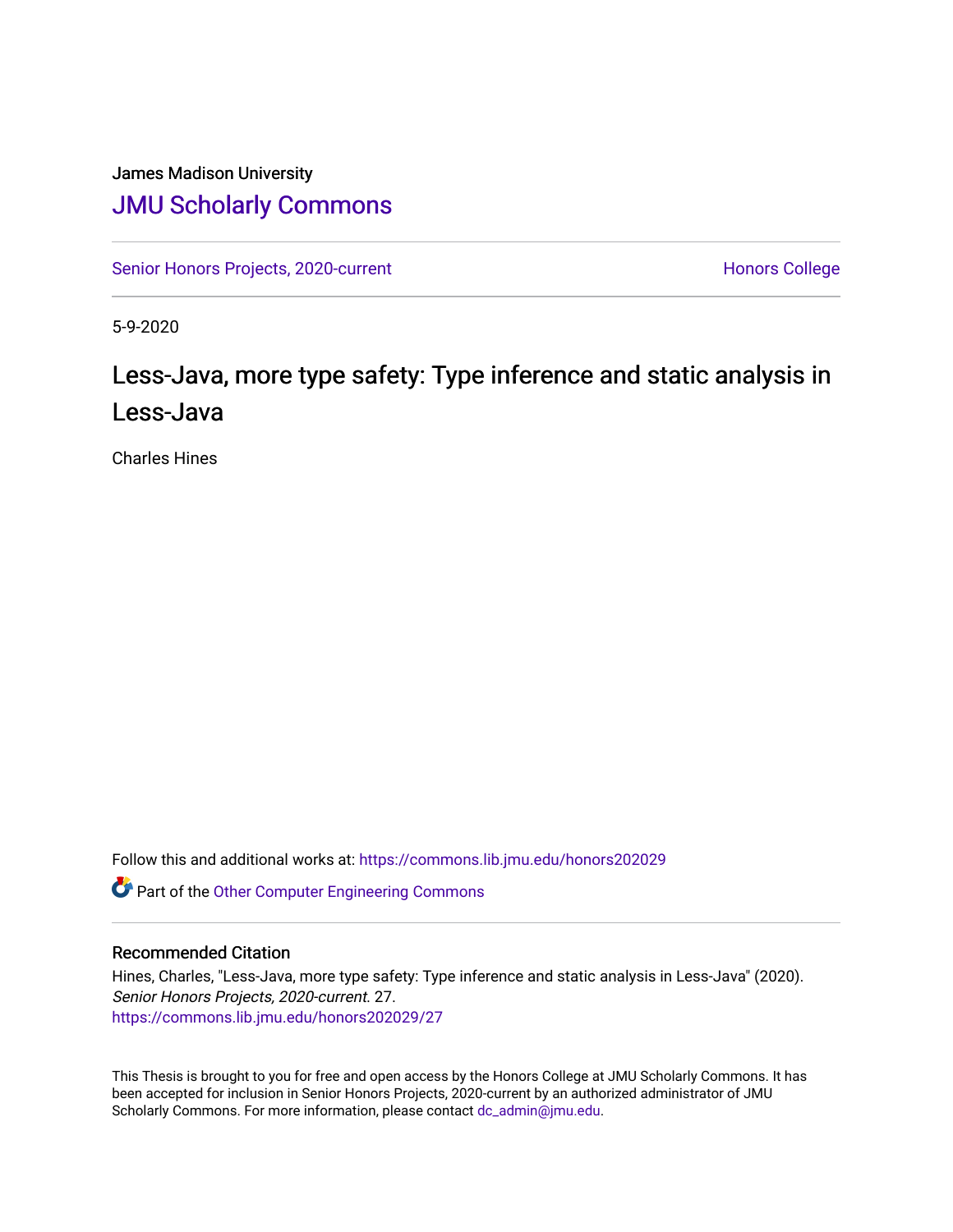Less-Java, More Type Safety: Type Inference and Static Analysis in Less-Java

\_\_\_\_\_\_\_\_\_\_\_\_\_\_\_\_\_\_\_\_\_\_\_

An Honors College Project Presented to

the Faculty of the Undergraduate

College of Integrated Science and Engineering

James Madison University \_\_\_\_\_\_\_\_\_\_\_\_\_\_\_\_\_\_\_\_\_\_\_

by Charles David Hines

April 2020

Accepted by the faculty of the Department of Computer Science, James Madison University, in partial fulfillment of the requirements for the Honors College.

 $\overline{a}$ 

FACULTY COMMITTEE:

 $\overline{a}$ 

 $\overline{a}$ 

 $\overline{a}$ 

HONORS COLLEGE APPROVAL:

Project Advisor: Michael O. Lam, Ph.D. Assistant Professor, Computer Science

Bradley R. Newcomer, Ph.D., Dean, Honors College

Reader: Christopher J. Fox, Ph.D. Professor, Computer Science

Reader: David H. Bernstein, Ph.D. Professor, Computer Science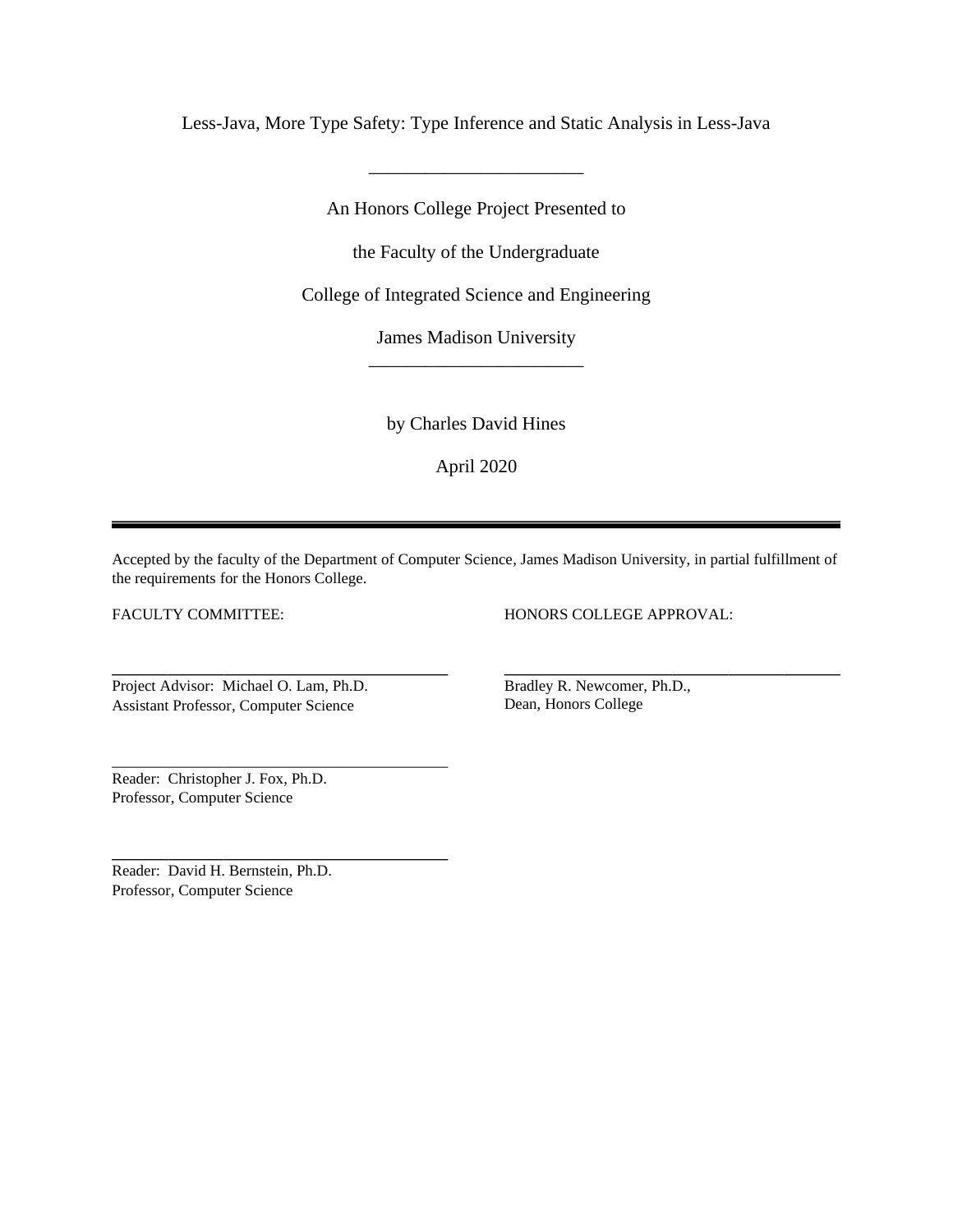| Acknowledgements<br>Abstract    |            |                        |    |  |  |
|---------------------------------|------------|------------------------|----|--|--|
|                                 |            |                        |    |  |  |
| <b>Related Work</b><br>$\bf{2}$ |            |                        |    |  |  |
| 3                               | Objectives |                        |    |  |  |
|                                 | 3.1        |                        | 10 |  |  |
|                                 | 3.2        |                        | 10 |  |  |
|                                 | 3.3        |                        | 10 |  |  |
|                                 | 3.4        |                        | 11 |  |  |
|                                 | 3.5        |                        | 12 |  |  |
|                                 | 3.6        |                        | 13 |  |  |
| 4                               | Results    |                        |    |  |  |
|                                 | 4.1        |                        | 16 |  |  |
|                                 | 4.2        |                        | 17 |  |  |
|                                 | 4.3        |                        | 18 |  |  |
|                                 | 4.4        |                        | 18 |  |  |
|                                 | 4.5        |                        | 19 |  |  |
|                                 | 4.6        |                        | 20 |  |  |
| 5                               |            | <b>Future Work</b>     | 22 |  |  |
|                                 |            | 6 Conclusion           | 23 |  |  |
|                                 |            | A Less-Java Type Rules | 24 |  |  |
|                                 |            |                        | 24 |  |  |
|                                 |            |                        | 24 |  |  |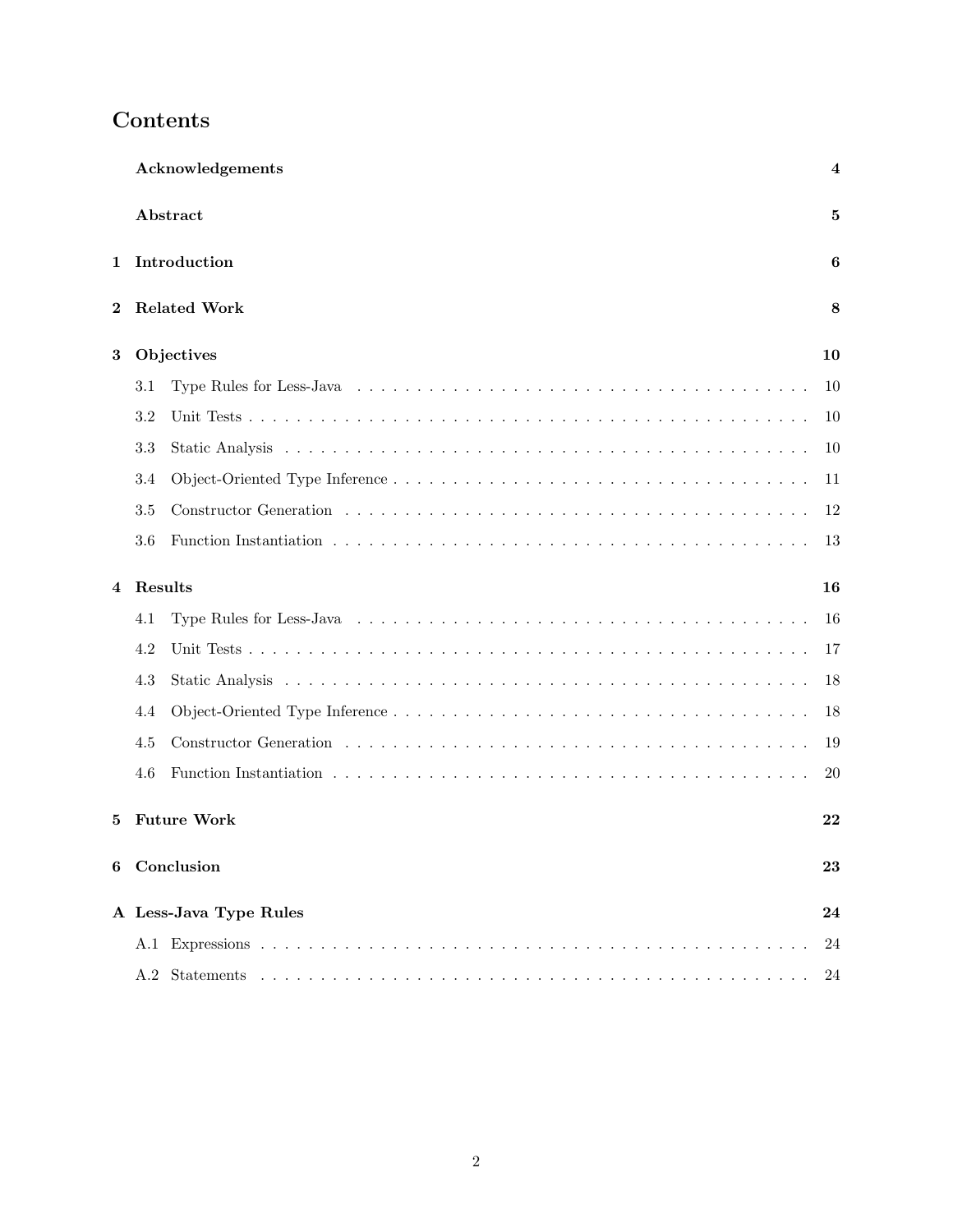# <span id="page-3-0"></span>List of Figures

| $\mathbf{1}$   |                                                                                                                      | 6         |
|----------------|----------------------------------------------------------------------------------------------------------------------|-----------|
| $\overline{2}$ |                                                                                                                      | 6         |
| 3              | The expression tree for $x+1.5$ where x is known to be of type Double                                                | 8         |
| 4              |                                                                                                                      | 11        |
| 5              |                                                                                                                      | 11        |
| 6              | A valid Less-Java program that failed to compile at the start of the project                                         | 12        |
| $\overline{7}$ | Java output of running the previous version of the compiler on Figure $6 \ldots \ldots \ldots \ldots$                | 14        |
| 8              | A Less-Java program demonstrating multiple parameter bindings                                                        | 15        |
| 9              | An incorrect AST for a function with multiple bindings $\dots \dots \dots \dots \dots \dots \dots \dots$             | 15        |
| 10             |                                                                                                                      | 16        |
| 11             |                                                                                                                      | 16        |
| 12             |                                                                                                                      | 16        |
| 13             | Invalid (left) and valid (right) uses of a break statement tested as part of unit tests $\dots$ .                    | 17        |
| 14             | Invalid (left) and valid (right) if conditions tested as part of unit tests $\dots \dots \dots \dots$                | 17        |
| 15             | Invalid (left) and valid (right) functions $\dots \dots \dots \dots \dots \dots \dots \dots \dots \dots \dots \dots$ | 18        |
| 16             |                                                                                                                      | 18        |
| 17             |                                                                                                                      | <b>20</b> |
| 18             | The correct AST for a function with multiple bindings as in Figure $8 \ldots \ldots \ldots \ldots$                   | 21        |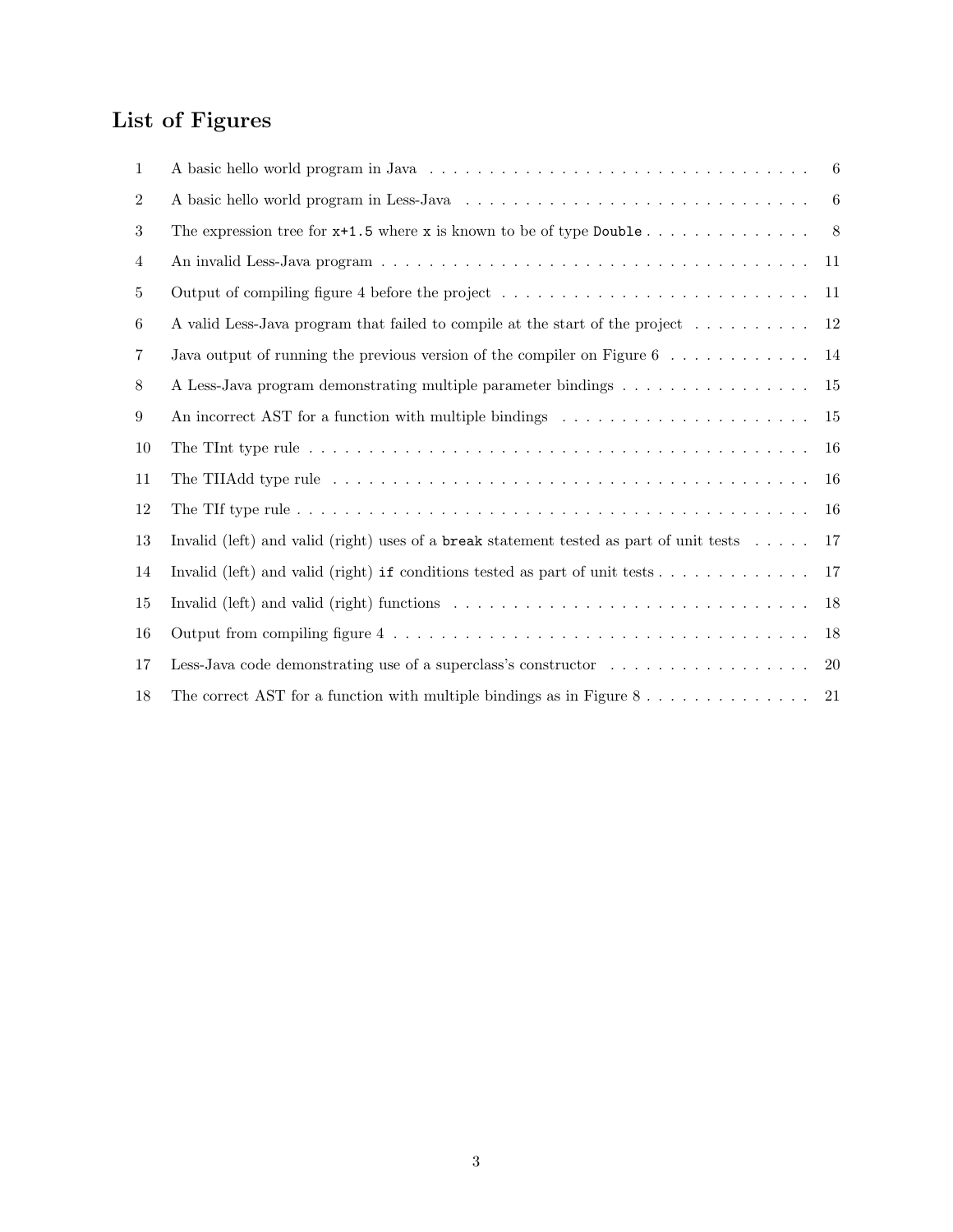#### Acknowledgements

Thank you to Dr. Lam for guiding the author through work on this project. Without your assistance this project would not have turned out the same way. Additional thanks to the readers for the project, Dr. Fox and Dr. Bernstein, who helped look over project work and ensure that adequate progress was being made throughout the project. A thank you to Zamua Nasrawt, the original designer of the Less-Java language and developer of the Less-Java compiler, as well as the rest of the Less-Java research team at JMU. Your help on this project was invaluable.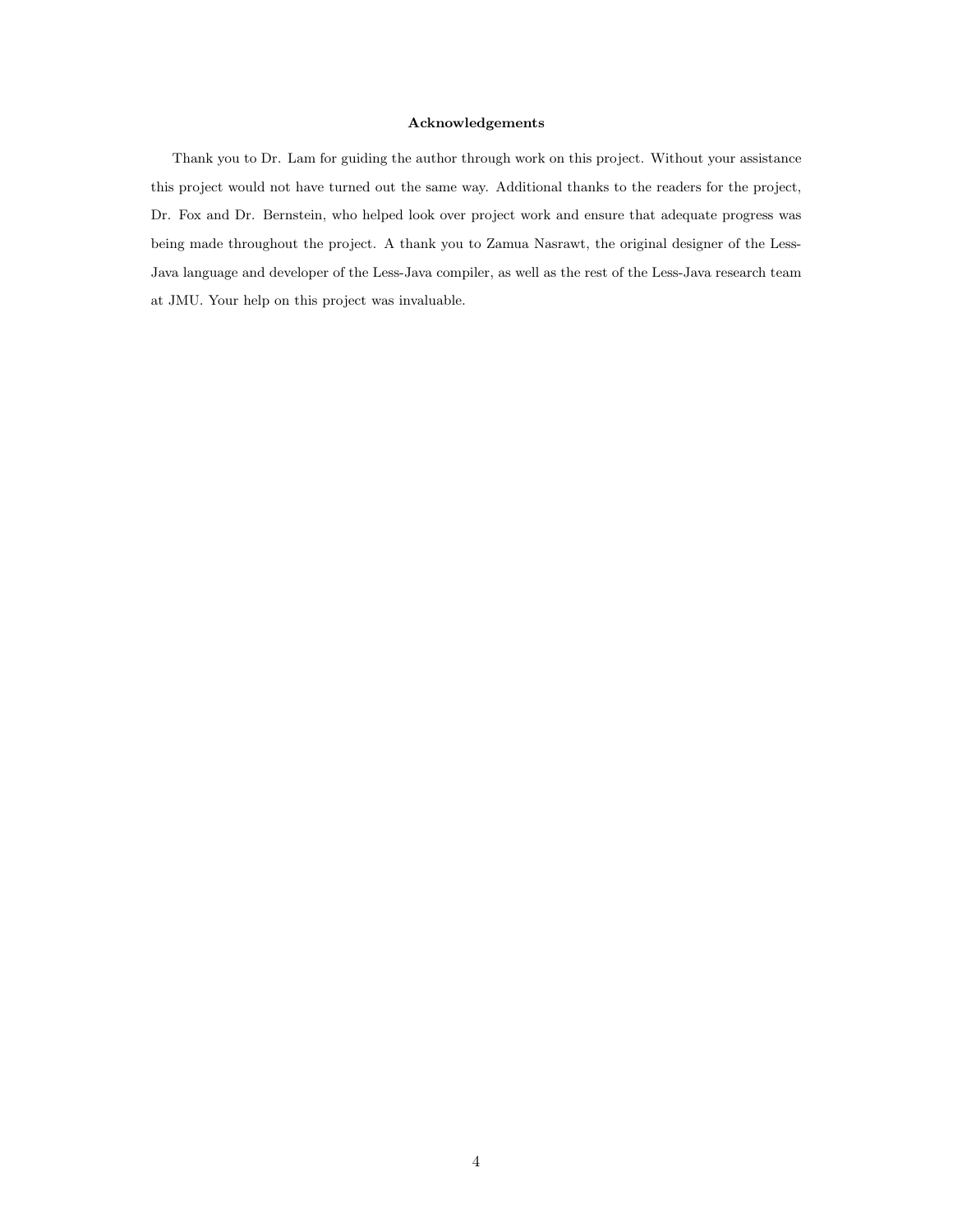#### Abstract

Less-Java is an object-oriented programming language whose primary goal is to help new programmers learn programming. Some of the features of Less-Java that might make it better for beginners are static typing, implicit typing, low verbosity, and built-in support for unit testing. The primary focus of this project is on improving type inference (especially with regards to object-oriented programming) and adding static analysis in the Less-Java compiler.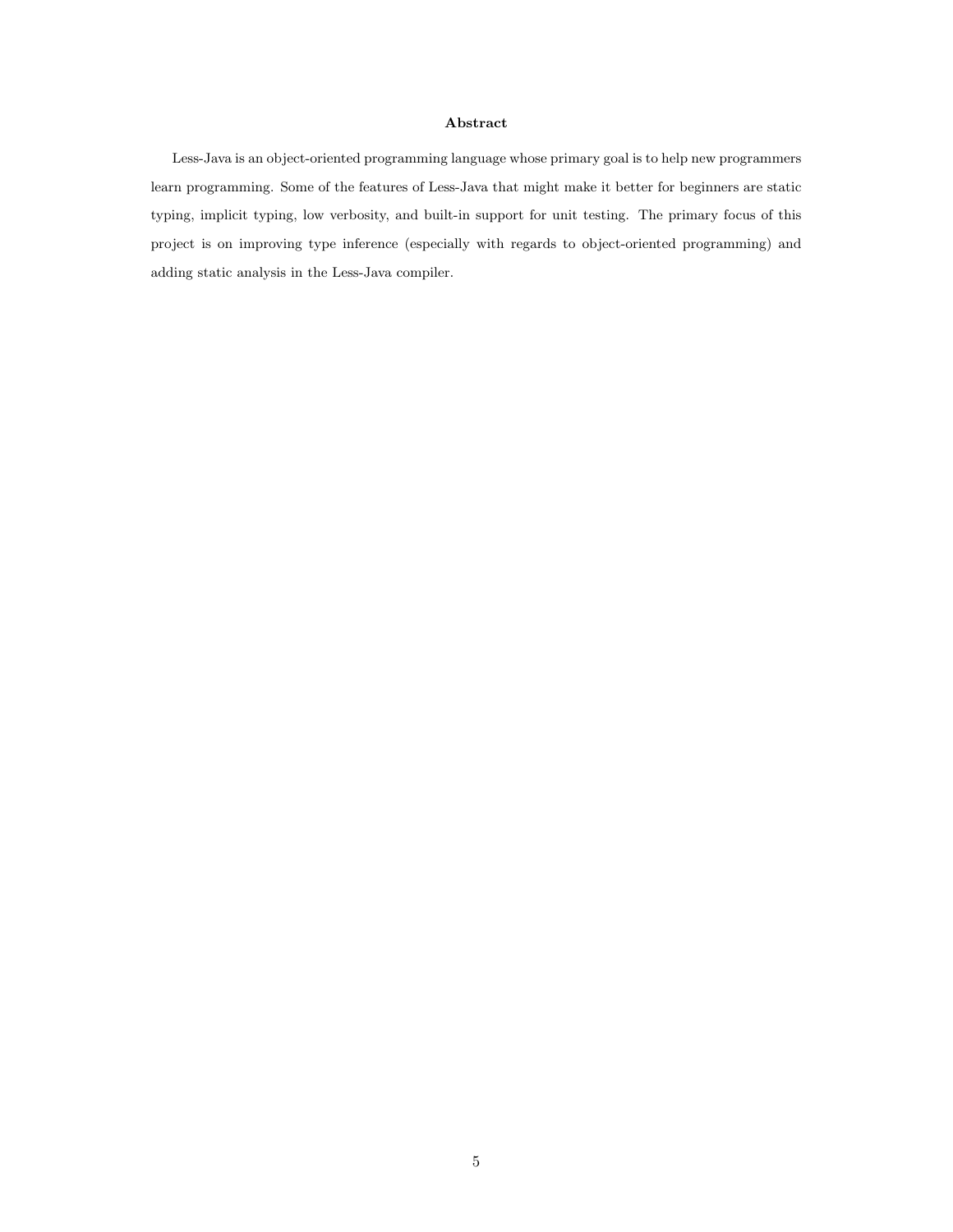```
class HelloWorld {
   public static void main(String[] args) {
        System.out.println("Hello, world!");
   }
}
```
<span id="page-6-1"></span>Figure 1: A basic hello world program in Java

```
main() {
    println("Hello, world!")
}
```
<span id="page-6-2"></span>Figure 2: A basic hello world program in Less-Java

### <span id="page-6-0"></span>1 Introduction

Less-Java is a programming language originally designed by Zamua Nasrawt [\[1,](#page-25-0) [2\]](#page-25-1). The goal of Less-Java is to be easier for new programmers to learn than Java. There are several core ideas behind Less-Java that aim to help accomplish this goal, each of them inspired by shortcomings of other popular introductory languages. The core ideas behind Less-Java are minimal verbosity, built-in support for unit testing, and a strong and implicit typing system.

Minimal verbosity makes Less-Java more beginner-friendly because it doesn't force the programmer to confront more advanced concepts that would not be important in an introductory class. Brushing against these advanced concepts for the sake of explaining the syntax could confuse the programmer, and ignoring them and instructing the students to blindly write these "magic" words is not a good teaching practice. Consider the basic hello world example in Java (Figure [1\)](#page-6-1). For a new programmer to understand this code completely, they would need to understand concepts such as classes, functions, static functions, and function visibility, when all they need to do is write a message to the screen. The equivalent program in Less-Java (Figure [2\)](#page-6-2) only requires the programmer to understand functions and output. Other popular introductory languages like Python and JavaScript address this complexity, but they have their own issues discussed later.

Less-Java also includes support for built-in unit testing. Introductory programming courses often teach that writing a good set of unit tests is valuable for evaluating the correctness of a program, yet the languages they use do not ship with native support for unit testing. Again take Java as an example. If a programmer wants to test their program, they need to either test in main or use a third party library like JUnit. Testing in main is not ideal because this mixes testing logic with application logic, and integrating external libraries can be complicated for new programmers. This hindrance can discourage new programmers from writing unit tests for their code, which makes the practice more difficult to pick up later in their career. In Less-Java,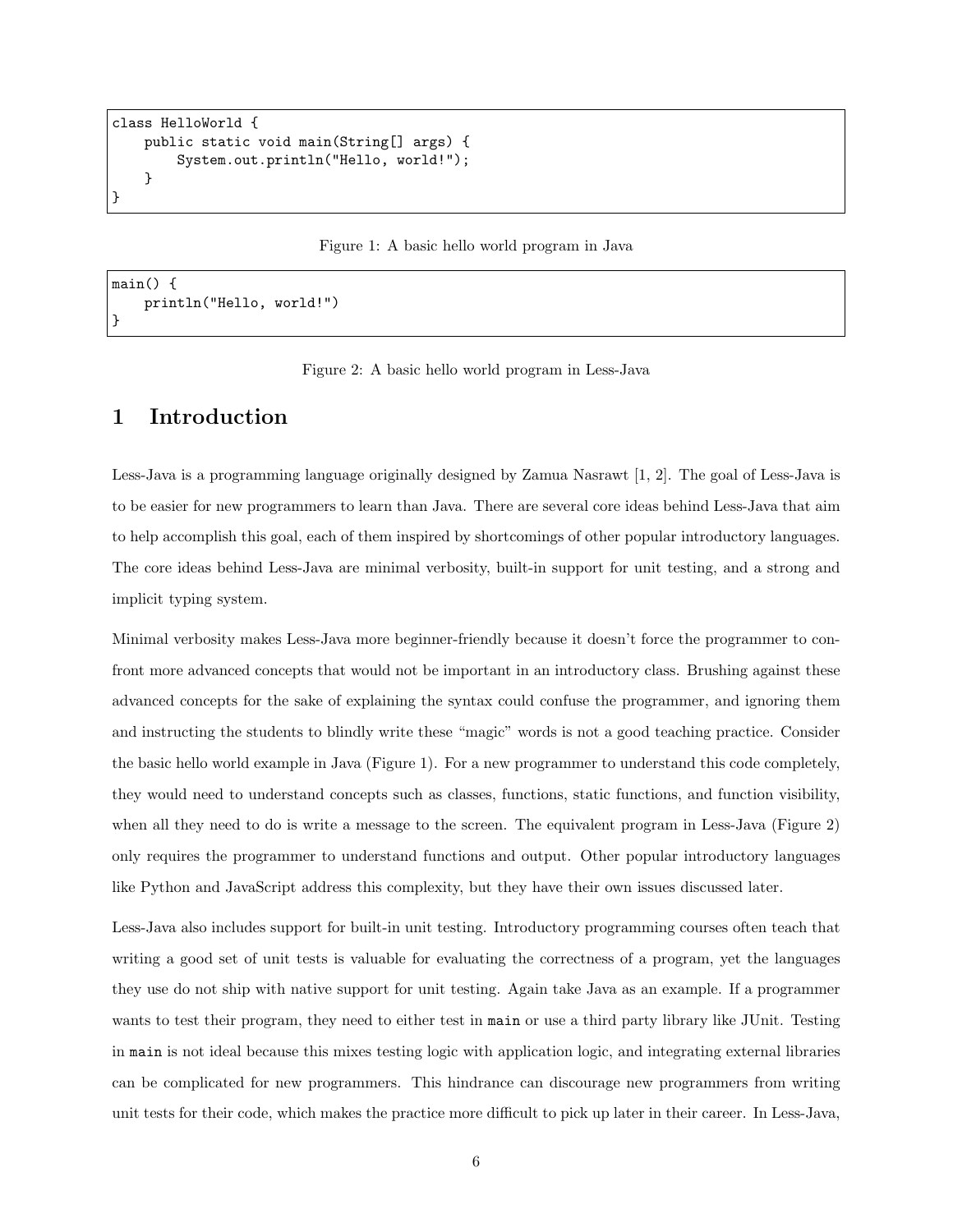the programmer can write simple unit tests using the form test [conditional]. These tests can be run separately from the program's main function and do not require the programmer to use external libraries, thus making the testing process easier for the programmer. This way the programmer is encouraged early on to write unit tests for their code.

Another feature of Less-Java that is intended to make it more beginner friendly than other popular introductory languages is a strong and implicit type system. Implicit typing makes the language more user-friendly because the programmer does not need to manually declare the data types for the variables in their programs. Static typing makes the language more beginner-friendly than other implicitly typed languages like Python and JavaScript because it allows the compiler to catch type errors before execution.

For the Less-Java compiler to enforce strong typing, it needs to determine the types of variables and expressions. Because the language is implicitly typed, this requires type inference. The compiler for Less-Java developed by Nasrawt included type inference that worked for primitive data types, but was insufficient for object-oriented programming. Additionally, the compiler did not check the program for type errors. Any type errors present in the Less-Java program would be carried forward into the Java code generated by the compiler. When this Java code was then compiled, the type errors would be caught and the programmer would be informed of issues in code that they didn't write. This behavior was not beginner-friendly, as understanding the error messages would require the programmer to know Java and have an understanding of which parts of the generated Java program correspond to which parts of the Less-Java program.

This work contributes full object-oriented type inference and static type checking to the Less-Java compiler, along with associated bug fixes and formal specifications.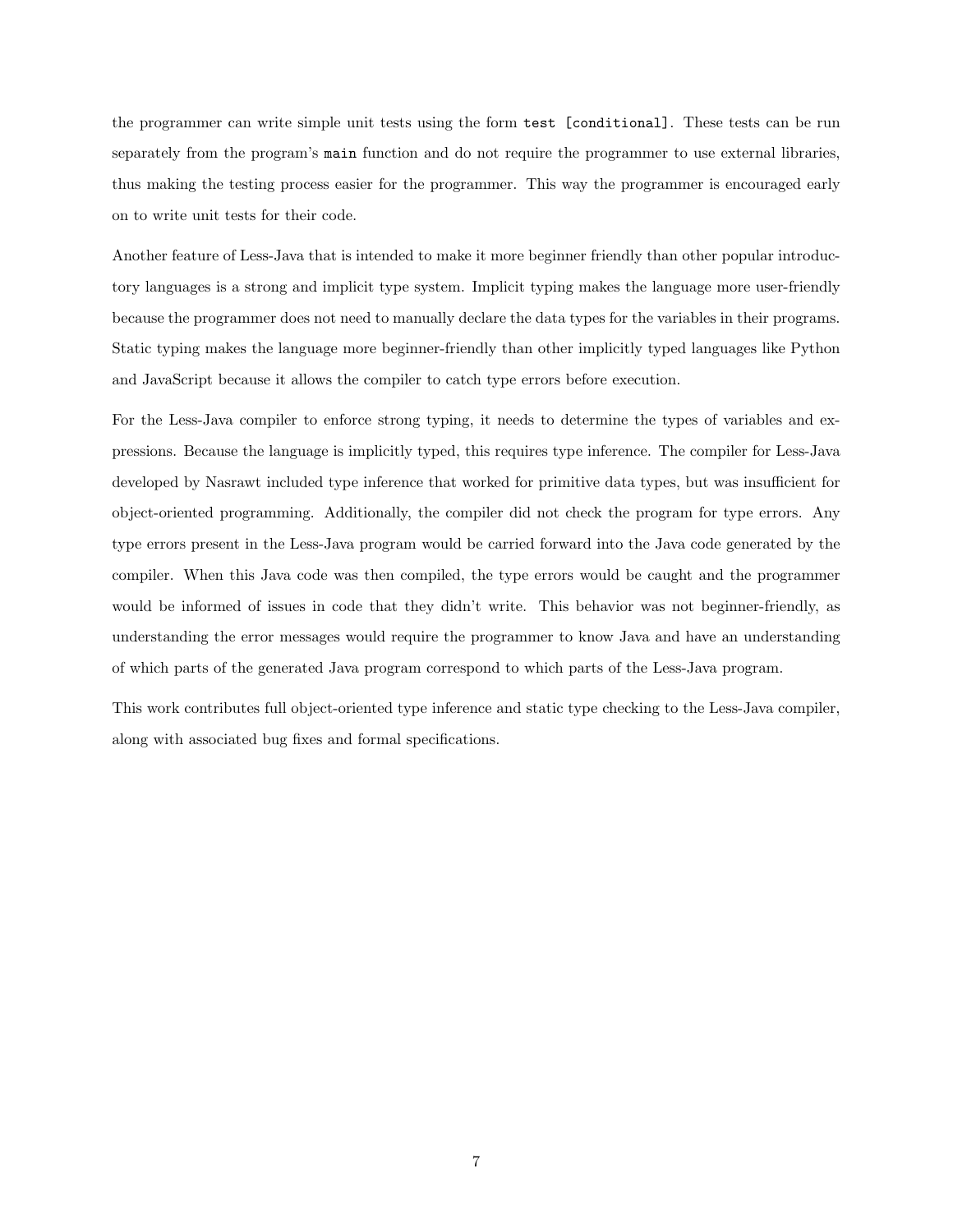### <span id="page-8-0"></span>2 Related Work

The Hindley-Milner type inference algorithm [\[3\]](#page-25-2) is a common basis for type inference in programming languages, and can be used to infer types in object-oriented languages where programs are contained in a single compilation unit [\[4\]](#page-25-3). This algorithm first assigns each expression to be a variable, or unknown, type. Expression trees are then traversed to infer the type of expressions. This traversal begins at the leaves and works up to the root of the tree. The leaves are either variable references or literals. The type of a variable reference is set to the type of the variable in the current environment and the type of a literal is simply the type of the value it represents. Moving from child vertices to parent vertices, the type of the parent vertex is inferred based upon inference rules and the types of the child vertices. An example of such a rule would be that an addition of a Double and a Double is of type Double. Applying this inference rule, if a vertex representing an addition has exactly two children, both of type Double, then the vertex is assigned the type Double. This is shown in figure [3](#page-8-1) where the two children of the addition node are of type Double, causing the addition node to be of type Double as well.



<span id="page-8-1"></span>Figure 3: The expression tree for x+1.5 where x is known to be of type Double

Upon assigning a value to a variable, the Hindley-Milner approach unifies the variable's type with the value's type. That is, the variable's type is modified to include the type of the value. Likewise when the type of the value of a return statement is inferred, the return type of the function is unified with the type of the return value. Many type inference implementations, such as the one developed by Johnson [\[5\]](#page-25-4), describe a type as a set of classes. When types are unified here, the result of unification is simply the union of the two sets.

Graver [\[6\]](#page-25-5) highlights type information flow as an important aspect of type inference algorithms, presenting two forms of type flow: data flow type information and requirement flow type information. Data flow type information is collected through definitions, such as assignments to variables, binding a function's parameter to an expression, or returning a value from a function. The type of the variable, parameter, or function must be compatible with the type of the expression. Data flow type information can be used to create a lower bound for a symbol's type. Requirement flow type information is gathered by inspecting the usage of a variable, function parameter, or return values from function calls. For instance in the expression foo(2) + 1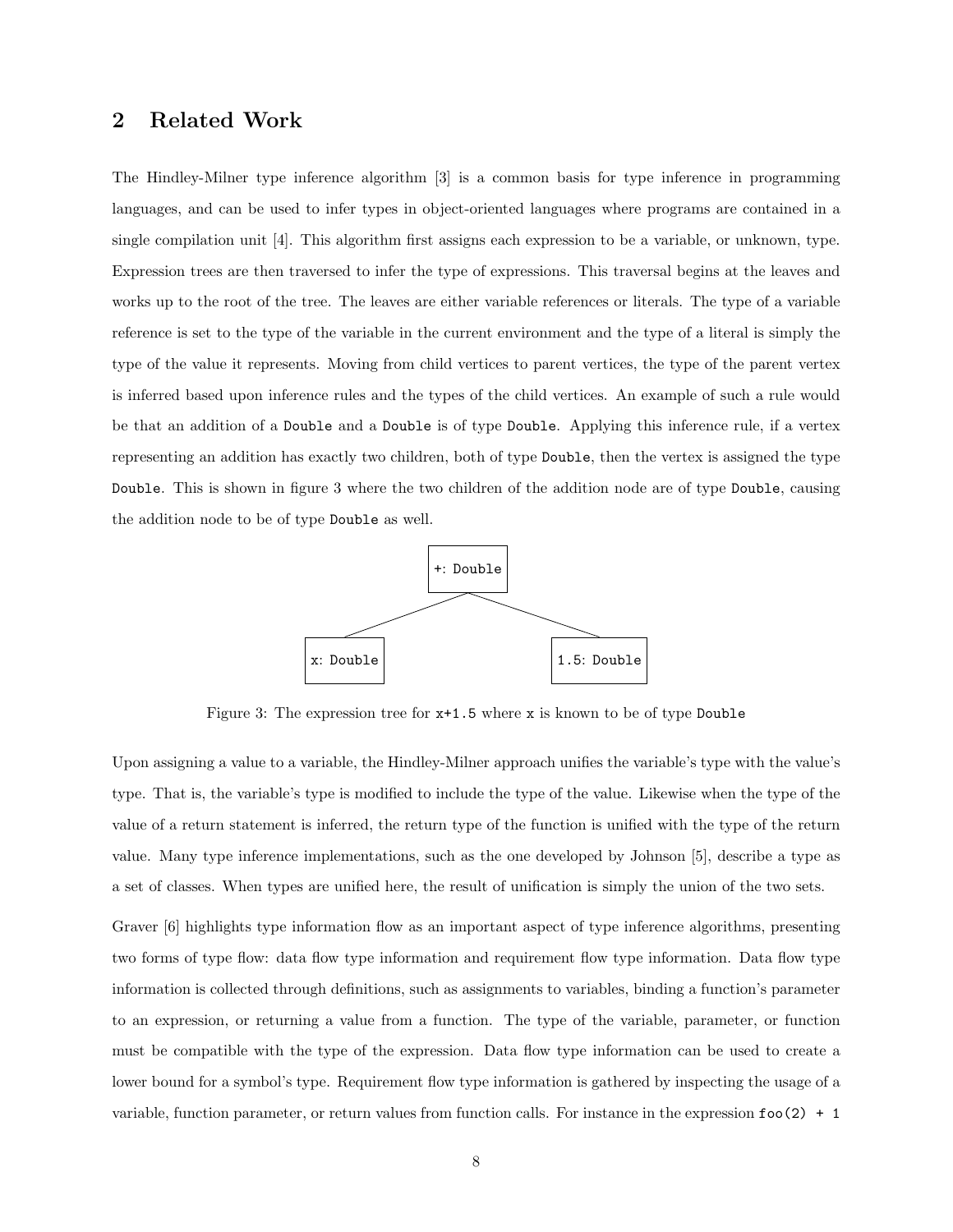the return type of foo must be either Integer or Double since it is used in an addition. This creates an upper bound for a symbol's type.

Agesen [\[7\]](#page-25-6) outlines an algorithm similar to Graver's approach. This algorithm is broken into three steps. The first step is to allocate memory for associating each symbol and expression with a type. Step two consists of identifying initial types for literals and variable declarations, similar to assigning types to leaf nodes in the Hindley-Milner algorithm. So "hello" is given the type  $String$  and if  $x = "hello"$  is encountered then x is assigned the type String as well. Step three identifies type constraints based on assignments, using data flow type information similar to Graver's approach. Note that this creates a lower bound on the type of symbols, but not an upper bound. In this step, encountering  $x = y$  causes x's type to be unified with the type of y. Because the type of x has now changed, the types of other expressions that depend on x must be inspected again. This can be done iteratively until there are no more type changes. This is the approach most similar to the implementation in this project.

Palsberg and Schwartzbach take a different approach to type inference [\[8\]](#page-25-7). Rather than traversing expression trees, they create a graph representing constraints imposed by usages of symbols in a program. Vertices in the graph represent constraints imposed within a method and edges between vertices represent method calls. Method calls are used here to place constraints on edges relating formal and actual parameter types. The graph is used to generate an overall set of type constraints, to which a solution is found. This solution to the constraints effectively assigns types to the program's symbols.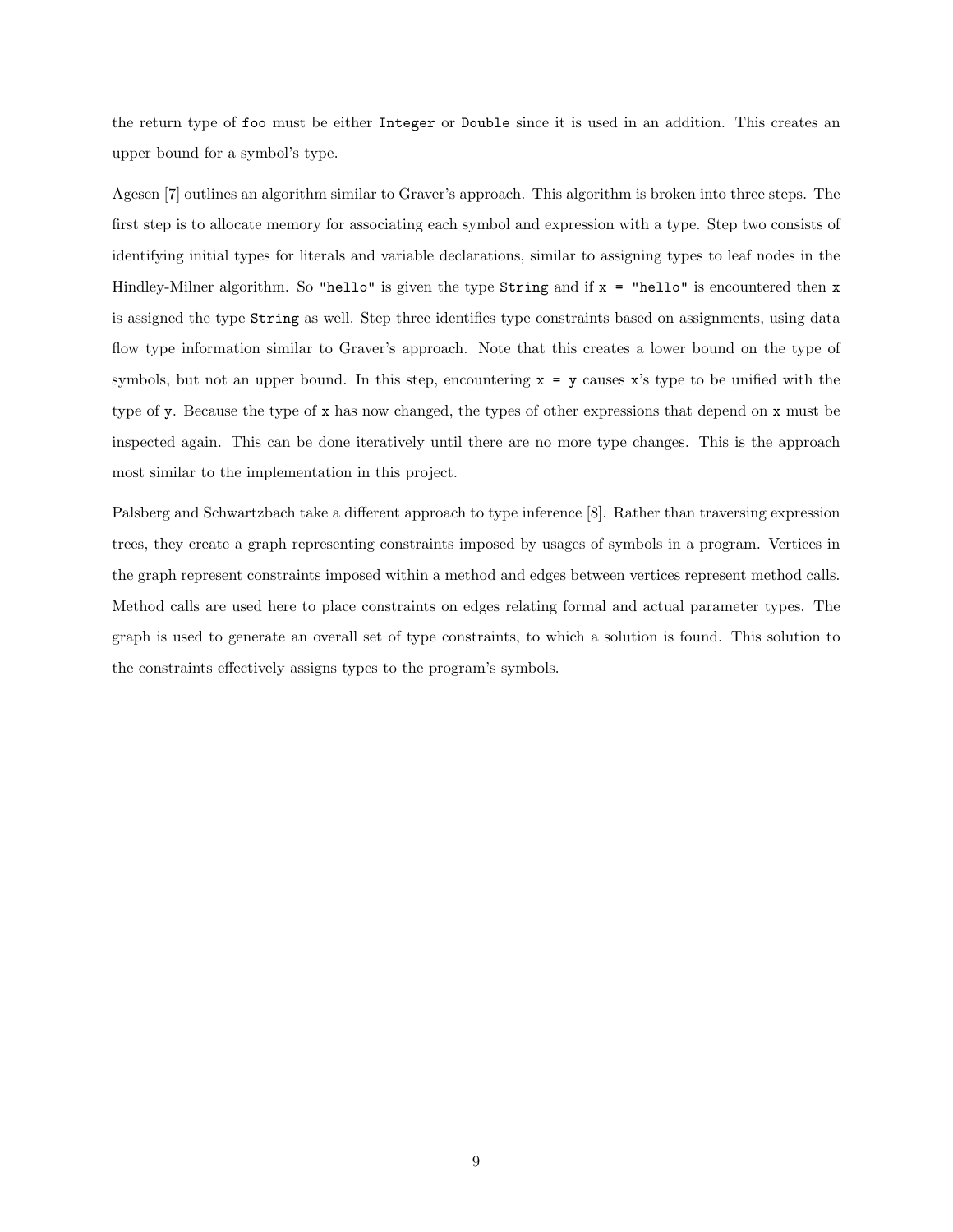### <span id="page-10-0"></span>3 Objectives

The Less-Java language design and a prototype compiler were contributed by Nasrawt [\[2\]](#page-25-1). However, there were several issues with the compiler at the beginning of this work. Specifically, there were no formal type rules for the language, there were no unit tests for testing the correctness of the compiler, there was no static analysis phase to ensure type safety of the program, type inference did not work with objects, object constructors were not behaving as expected when inheritance was used, and variables within functions with multiple parameter bindings were forced to have the same data type across bindings.

#### <span id="page-10-1"></span>3.1 Type Rules for Less-Java

The Less-Java language as designed by Nasrawt did not include any formally written type rules for Less-Java. Static analysis and type inference, which are significant portions of the current project, both heavily rely on having a well-defined type system. This type system dictates which types can be used in different scenarios in a valid Less-Java program. Type inference uses this type system to determine the types of expressions. Static analysis implements the type rules to detect data type errors within a Less-Java program.

### <span id="page-10-2"></span>3.2 Unit Tests

Nasrawt provided sample programs that could be used to test that the compiler was working, but there were no unit tests within the compiler to verify that different parts of the compiler were working as intended. One of the goals for this project is to write unit tests to check for issues with the new and modified parts of the compiler.

#### <span id="page-10-3"></span>3.3 Static Analysis

One of the bigger issues with the compiler before this work was a lack of error messages when the programmer presented the compiler with an invalid program. When an invalid program, such as in Figure [4,](#page-11-1) was compiled, the Less-Java compiler did not detect any errors. The compiler generated Java code that corresponded to the input Less-Java source, including the erroneous code. The errors were then detected and reported by the Java compiler (Figure [5\)](#page-11-2). This is undesirable behavior because Less-Java is intended to be an introductory language. If errors are reported referencing the Java code rather than the Less-Java code that the programmer wrote, then the programmer is likely to be confused. The error messages reference a file that the programmer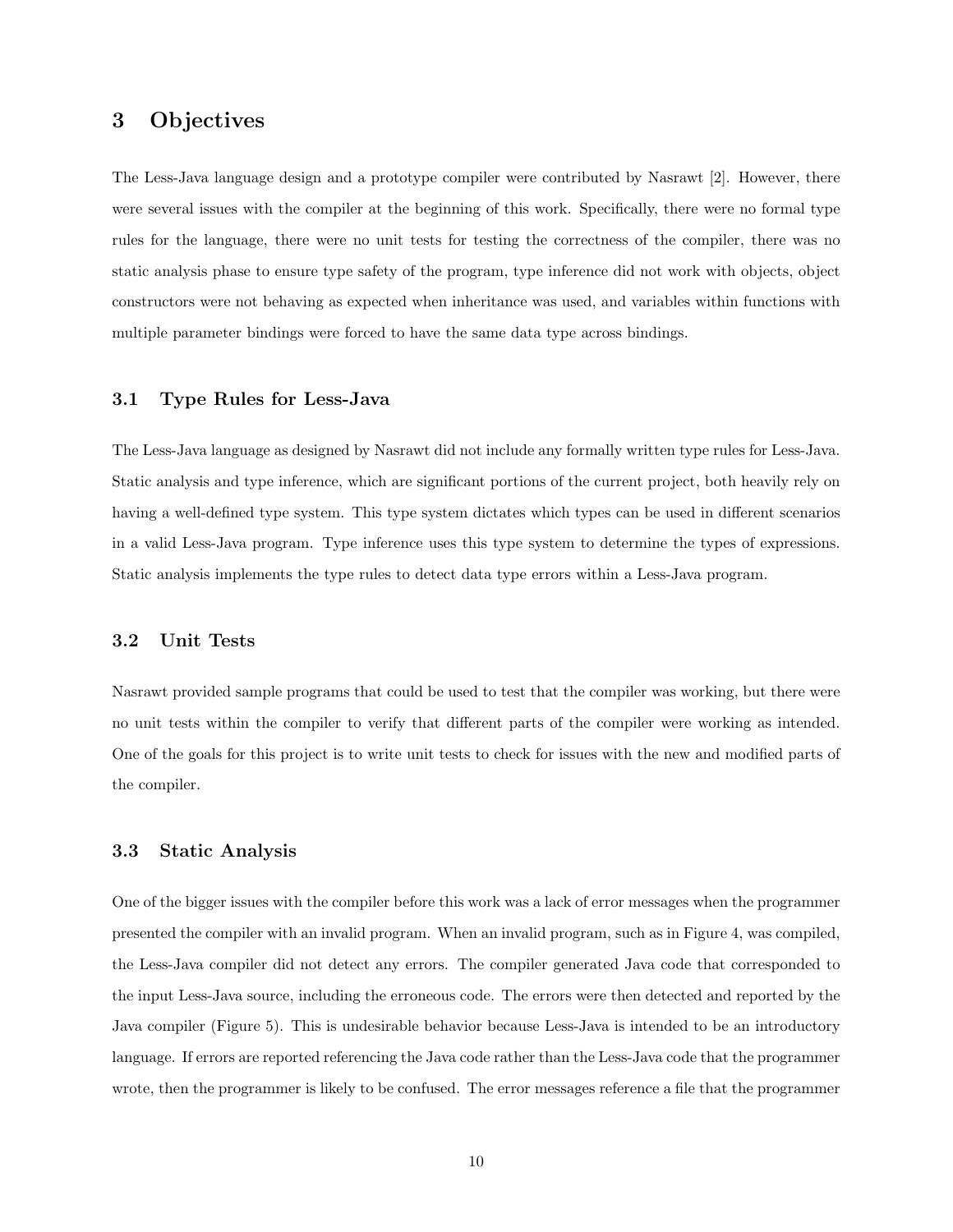didn't write, line numbers that don't correspond to the erring lines in the Less-Java file, and code that the programmer is unfamiliar with. To fix this issue and make the language more beginner friendly, this work added a static analysis phase to the compiler that detects errors in the Less-Java program before running the Java compiler.

```
1 main() {
2 for(i: 1 -> 2.5) {
3 \t a = 54 if (a + true) {
5 foo(true, a)
6 }
7 }
8 break
9 }
```
<span id="page-11-1"></span>Figure 4: An invalid Less-Java program

```
generated/Main.java:18: error: bad operand types for binary operator '+'
            if (Boolean.valueOf((a+Boolean.valueOf(true))))
                                    \hat{ }first type: Integer
 second type: Boolean
generated/Main.java:20: error: cannot find symbol
                foo(Boolean.valueOf(true), a);
                 \hat{ }symbol: method foo(Boolean,Integer)
  location: class Main
generated/Main.java:23: error: break outside switch or loop
        break;
        \hat{ }3 errors
```
<span id="page-11-2"></span>Figure 5: Output of compiling figure [4](#page-11-1) before the project

### <span id="page-11-0"></span>3.4 Object-Oriented Type Inference

Less-Java is an object-oriented language, and inheritance is an important feature of object-oriented programming languages. If in a Less-Java program classes Bike and Car both inherit from Vehicle, then a variable of type Vehicle should be able to reference instances of either class Bike or Car. Additionally, functions should be able to accept objects as parameters. However, before this work, the compiler's implementation of type inference did not allow for either of these features. For example in the main function in Figure [6,](#page-12-1) the type of var is initially inferred to be Car on line 21. The assignment on line 22 should have changed the type of var to Vehicle, but it did not. The call to doThing(trike) on line 25 should have also created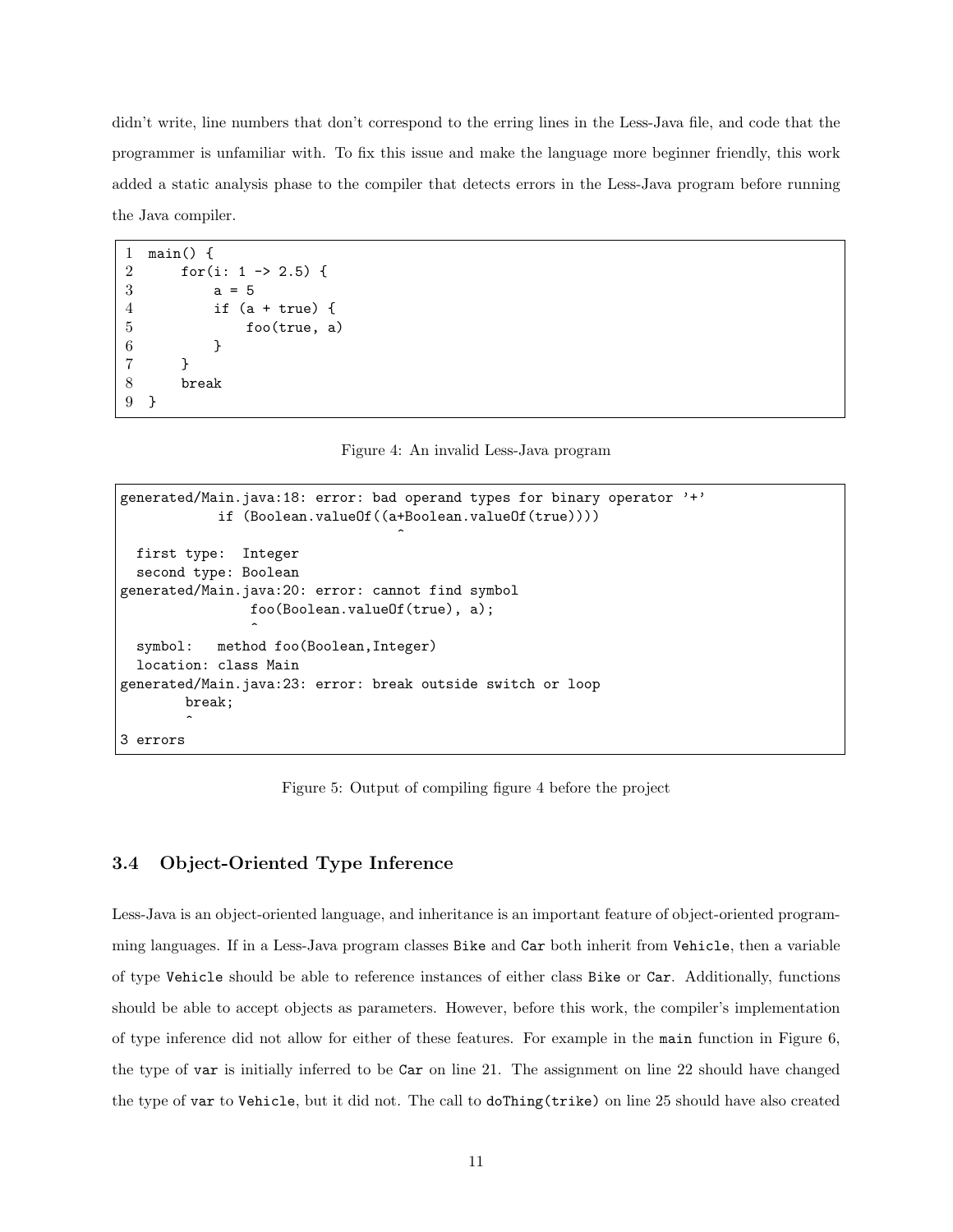a binding of doThing taking a Bike as a parameter, but it failed to do so. These two type inference issues meant that, before this project, the Less-Java compiler could not handle a single variable being assigned to instances of two different but related classes and did not allow functions to take objects as parameters. This work fixed the original type inference implementation to work with objects to allow both of these features.

```
1 Vehicle {
2 public numWheels = 0
3 Vehicle(numWheels) {
4 this.numWheels = numWheels
5 }
6 }
7
8 Car extends Vehicle {
9 Car() {
10 super(4)
11 }
12 }
13
14 Bike extends Vehicle {
15 Bike() {
16 super(2)
17 }
18 }
19
20 main() {
21 \quad var = Car()22 \text{ var} = \text{Bike}()23
24 trike = Bike(3)
25 doThing(trike)
26 }
27
28 doThing(param) {
29 // ...
30 }
```
<span id="page-12-1"></span>Figure 6: A valid Less-Java program that failed to compile at the start of the project

### <span id="page-12-0"></span>3.5 Constructor Generation

One feature of Less-Java intended to cut down on verbosity is that constructors of superclasses are automatically pulled into subclasses. For instance in Figure [6,](#page-12-1) classes Car and Bike extend Vehicle and Vehicle has a constructor that takes a single parameter, so Car and Bike automatically inherit a constructor that takes one parameter and makes a call to Vehicle's constructor with that parameter. In addition to this, classes also automatically get constructors that take no parameters. If the programmer defines any construc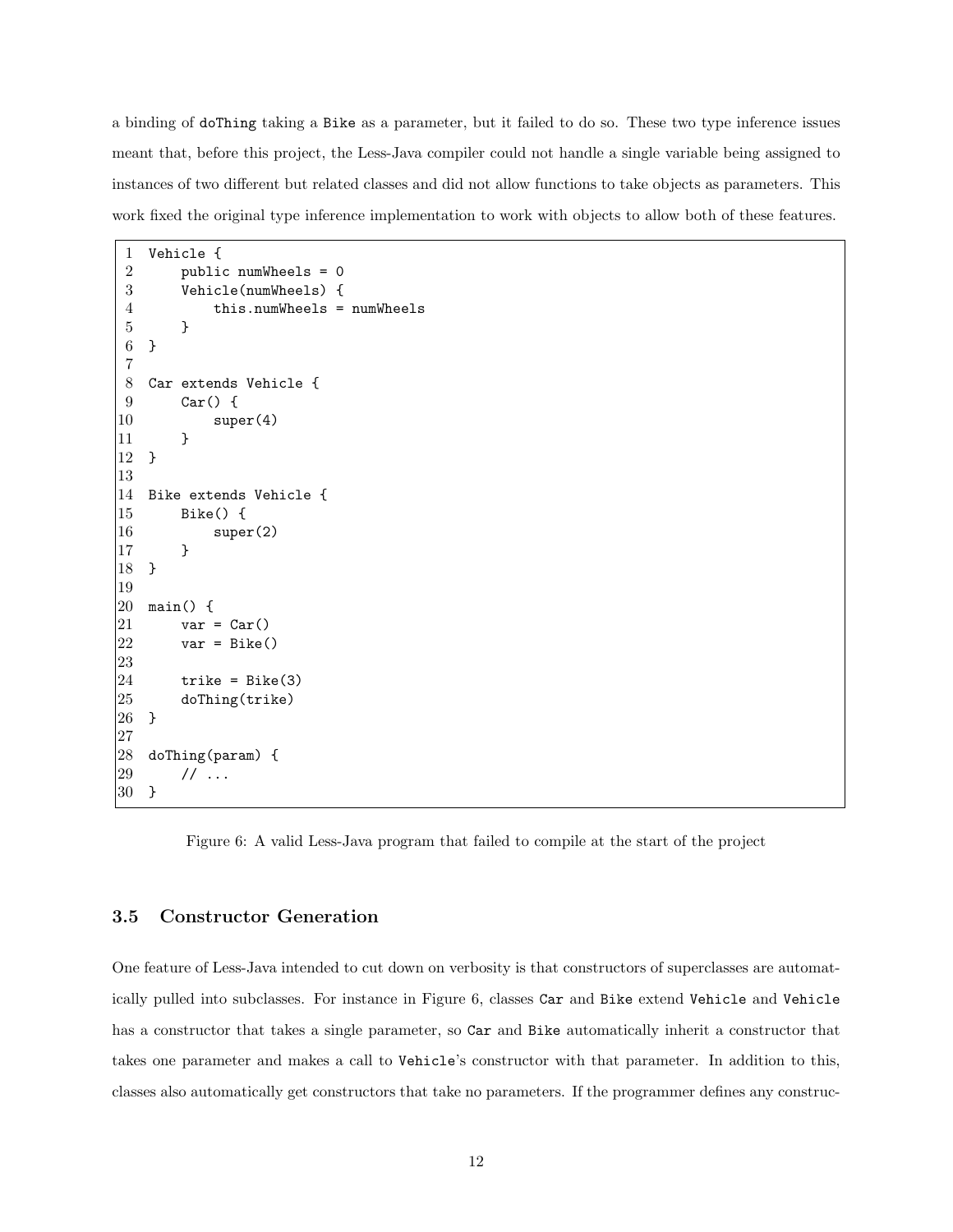tors that clash with the automatically generated ones, such as the constructors in Car and Bike that take no parameters, then the conflicting generated constructors are discarded and the programmer's version is kept. The issue with the original implementation of this was that only one constructor from the superclass was copied down, and the superclass's no-parameter constructor would always be copied down even if the programmer had defined their own. This ended up producing invalid Java code that had two bodies for the constructor taking no parameters, as seen in Figure [7.](#page-14-0) This work fixes the issue.

#### <span id="page-13-0"></span>3.6 Function Instantiation

Another feature of the Less-Java programming language is that functions with multiple possible parameter bindings only need to be defined once. When the compiler encounters a function call, it first checks the types of the arguments. If the types of all arguments are known and there is not already a binding of the function for those types, then a new instance of the function is created with the given parameter binding.

At the beginning of this project, multiple bindings of the same function would reference the same function block in the abstract syntax tree. This caused issues because it meant that every expression within the function had to have the same type across all bindings, which defeated the purpose of having multiple bindings. Given the code in Figure [8,](#page-15-0) the old version of the compiler produced an AST similar to that in Figure [9.](#page-15-1) This AST is no longer a tree since the ASTBlock node now has two parents. The main issue here is that the type of succ cannot be inferred. Type inference sees that succ's type depends on a's type, but tracing up the AST doesn't reveal what that type is. It could either be Integer or Double, depending on which binding is used.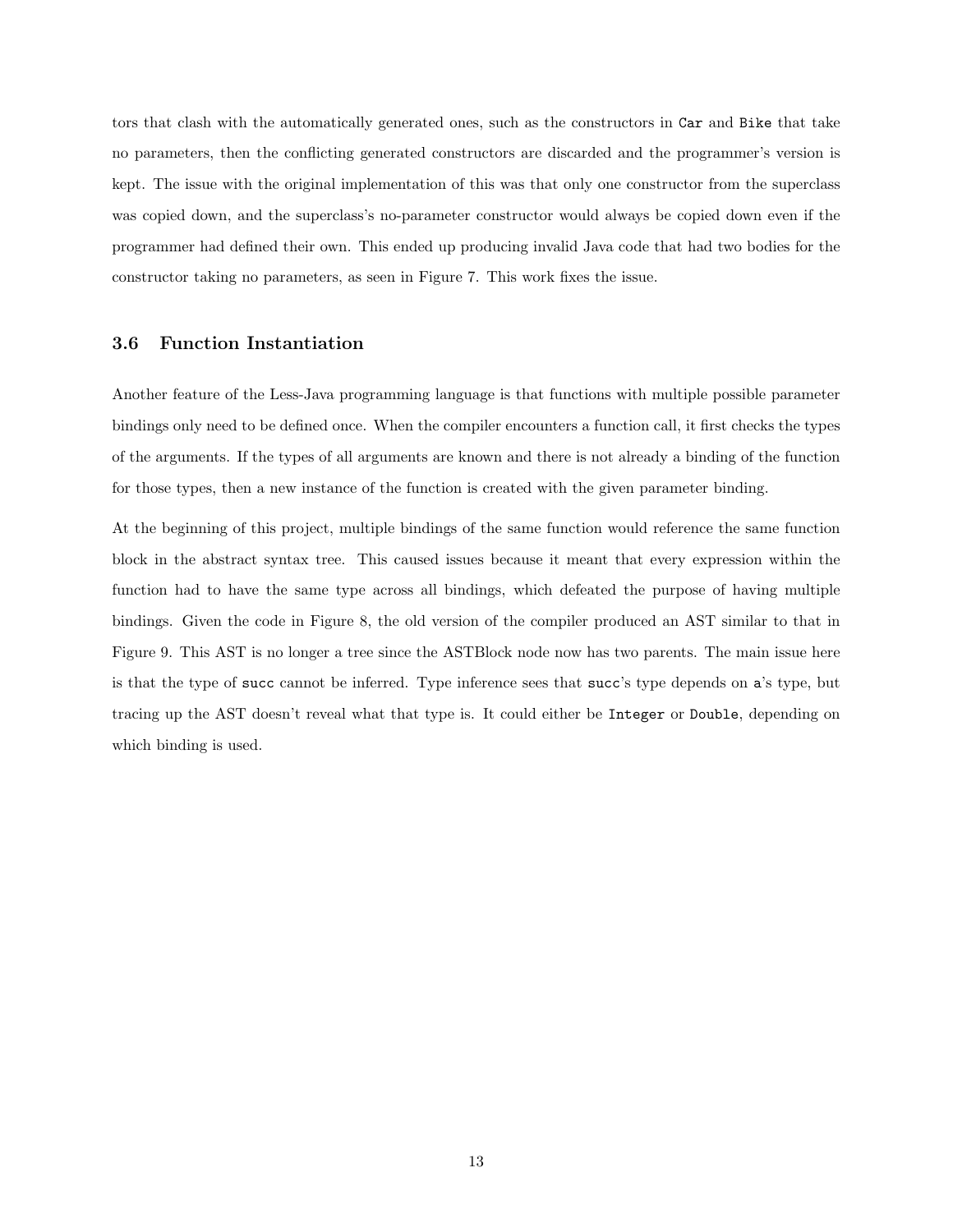```
1 import static org.junit.jupiter.api.Assertions.*;
 2 import static wrappers.LJString.*;
 3 import static wrappers.LJIO.*;
 4
 5 import org.junit.jupiter.api.Test;
 6 import java.util.*;
 7 import java.io.*;
 8
 9 import wrappers.*;
10 public class Main
11 {
12 public static void main(String[] args)
13 {
14 Bike trike;
15 Car var;
|16 \t\t \text{var} = \text{new Car}();|17 var = new Bike();
18 trike = new Bike(Integer.valueOf(3));
19 }
|20 private static class Vehicle
\begin{array}{ccc} 21 & \quad & \text{&} \end{array}22 public Integer numWheels = Integer.valueOf(0);<br>23 public Vehicle(Integer numWheels)
             public Vehicle(Integer numWheels)
\begin{array}{ccc} 24 & & \text{f} \\ 25 & & \end{array}this.numWheels = numWheels;
\begin{array}{ccc} 26 & & & \frac{1}{27} \\ 27 & & & \frac{1}{27} \end{array}public Vehicle()
28 {
29 }
\begin{array}{ccc} 30 & & \rightarrow \\ 31 & & \mathsf{p} \end{array}private static class Car extends Vehicle
|32 \qquad \{\}33 public Car()
34 {
35 super(Integer.valueOf(4));
36 }
37 {
38 super();
39 }
40 }
41 private static class Bike extends Vehicle
\begin{array}{cc} 42 & \quad \texttt{\quad \{ } }\\ 43 & \quad \texttt{\quad \{ } } \end{array}public Bike()
44 {
45 super();
46 }
47 {
48 super(Integer.valueOf(2));
49 }
50 }
51 }
```
<span id="page-14-0"></span>Figure 7: Java output of running the previous version of the compiler on Figure [6](#page-12-1)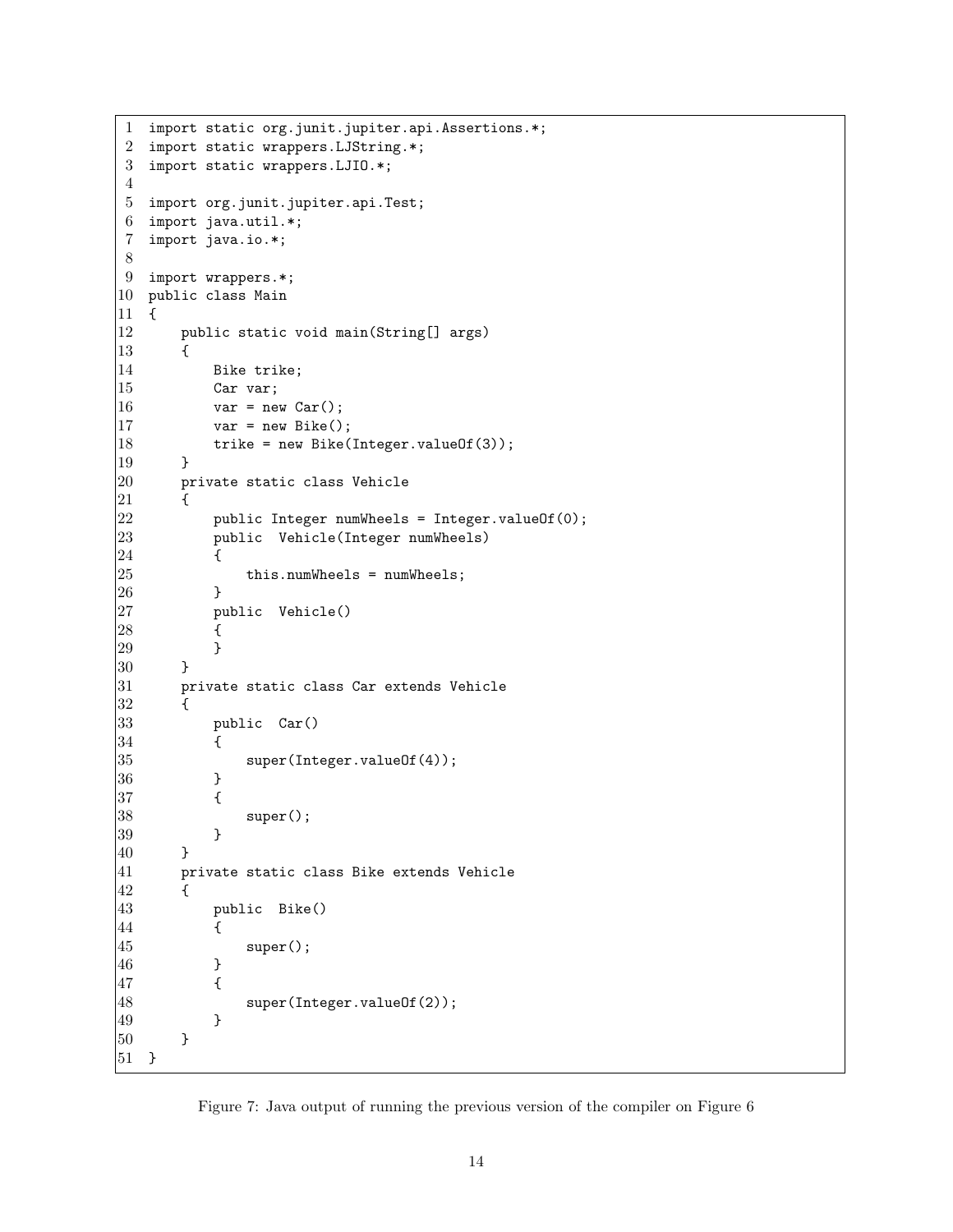```
1 successor(a) {
2 succ = a + 1<br>3 return succ
3 return succ<br>4 }
   4 }
\begin{array}{c} 5 \\ 6 \end{array}main() {
7 successor(1)<br>8 successor(1.
8 successor(1.0)<br>9 }
    9 }
```
<span id="page-15-0"></span>



<span id="page-15-1"></span>Figure 9: An incorrect AST for a function with multiple bindings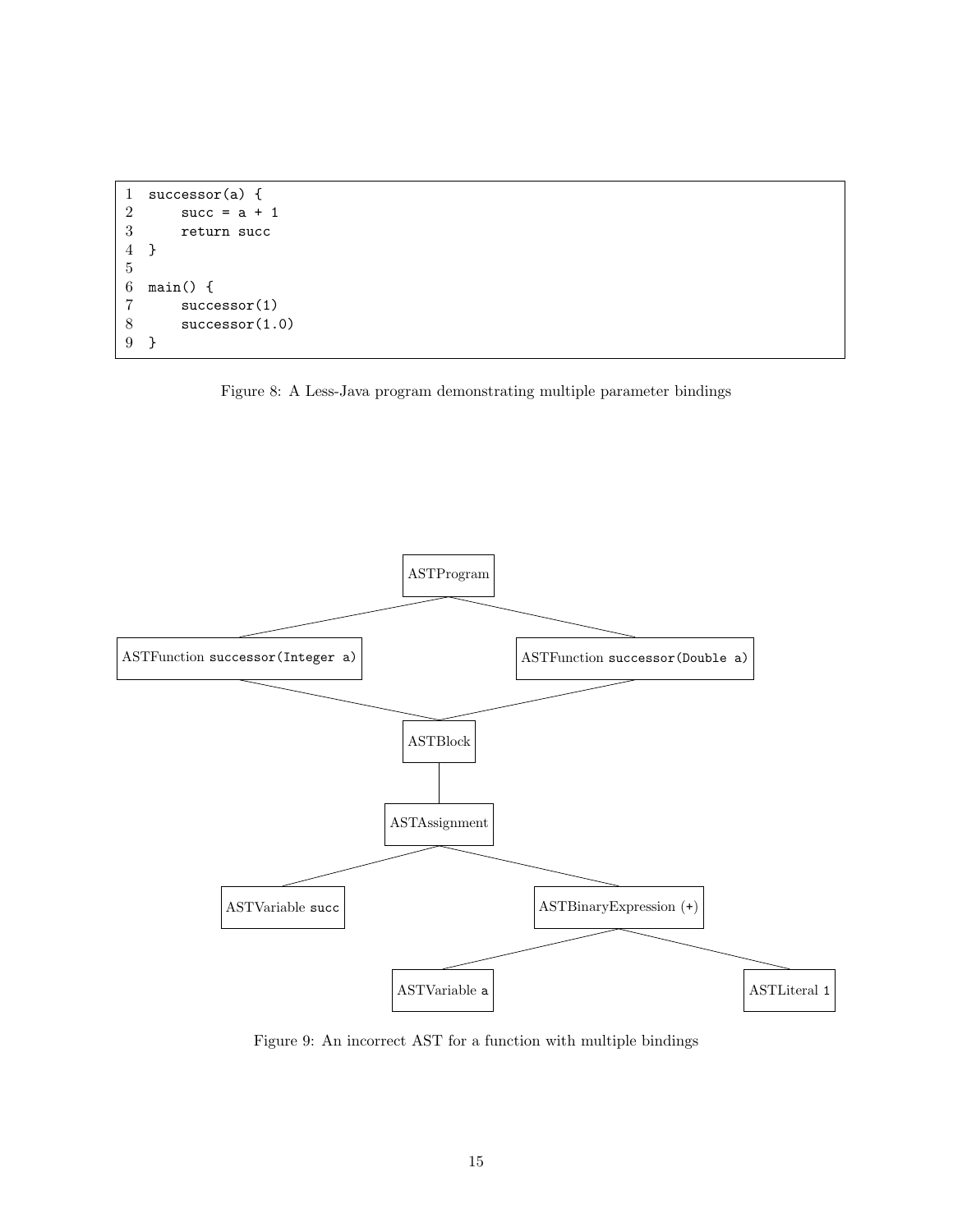### <span id="page-16-0"></span>4 Results

This work addresses the issues with the Less-Java compiler and type system identified in section [3](#page-10-0) by providing formalized type rules, unit tests for various components of the compiler, and a comprehensive static implementation of type checking. In addition, type inference works correctly in object-oriented programs, constructors are generated correctly, and functions with multiple parameter bindings are also working correctly.

#### <span id="page-16-1"></span>4.1 Type Rules for Less-Java

The type rules formalized as part of this project determine validity of expressions and statements. Following the notation used in Pierce's well-known textbook [\[9\]](#page-25-8), the type rules have a name to the side of the rule, premises above a line, and a conclusion below the line. Premises and conclusions are type judgements, asserting that an expression is of some type in some environment (often provided by symbol tables in a compiler). For example in TInt (Figure [10\)](#page-16-2), there are no premises and the conclusion is that an INT token is of type Integer. As a slightly more complicated example, TIIAdd (Figure [11\)](#page-16-3) has two premises: that both expressions  $e_1$  and  $e_2$  are of type Integer in environment Γ. The conclusion is that the sum of the two expressions within environment  $\Gamma$  is also of type Integer.

> <span id="page-16-2"></span> $\frac{1}{\sqrt{1 + \text{INT}: \text{int}}}$ Figure 10: The TInt type rule

TIIAdd  $\frac{\Gamma \vdash e_1 : \textbf{int} \quad \Gamma \vdash e_2 : \textbf{int}}{\Gamma \vdash e_1 : \textbf{int}}$  $\Gamma \vdash e_1$  '+'  $e_2$  : int

<span id="page-16-3"></span>Figure 11: The TIIAdd type rule

As an example of a type rule pertaining to a statement, TIf (Figure [12\)](#page-16-4) shows that an if statement is well-typed in environment Γ if the condition is of type Boolean and the block is also well-typed in Γ.

$$
\text{TIf}\frac{\Gamma\vdash e:\mathbf{bool}\qquad \Gamma\vdash b}{\Gamma\vdash`\mathbf{if}(\lq\hspace{0.1cm}\cdot\hspace{0.1cm}\varepsilon\hspace{0.1cm}\cdot\hspace{0.1cm}\rightharpoonup b}
$$

<span id="page-16-4"></span>Figure 12: The TIf type rule

For the rest of the type rules for Less-Java, see appendix [A](#page-24-0)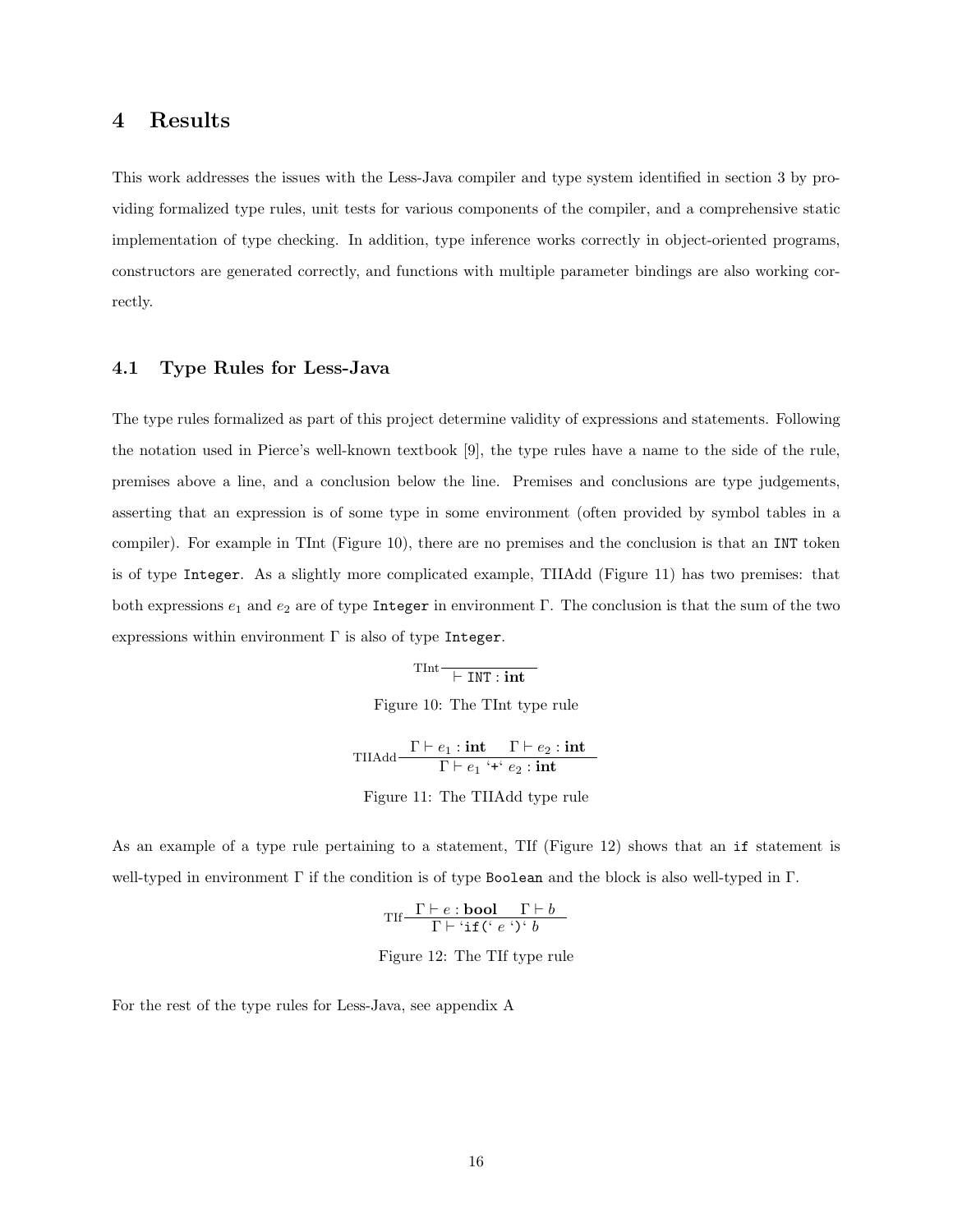### <span id="page-17-0"></span>4.2 Unit Tests

Unit tests for several parts of the Less-Java compiler were added as part of this project. Forty-six (46) new unit tests cover the static analysis, type inference, constructor generation, and function instantiation aspects of the compiler. The majority of the unit tests are focused on the static analysis and type inference portions of the compiler. These tests assert that a given Less-Java program is either valid or invalid. A test will attempt to compile a program through the static analysis phase of the compiler, and if no errors are found then it is marked as a valid program. Otherwise it is marked as invalid. If the compiler marks a program as valid and the test asserts that it is invalid, or vice-versa, then the test fails. Figure [13](#page-17-1) shows an example of Less-Java programs used in unit tests. The program on the left must be asserted invalid since the break statement is not contained inside a loop body, while the program on the right must be asserted valid because the break statement is contained within a loop body.

| main() f | $ main() \{$    |
|----------|-----------------|
| break    | $while(true)$ { |
|          | break           |
|          |                 |
|          |                 |

<span id="page-17-1"></span>Figure 13: Invalid (left) and valid (right) uses of a break statement tested as part of unit tests

Figure [14](#page-17-2) shows programs used in unit tests that assert a program is invalid if an if statement does not have a Boolean condition. In the invalid program, the condition is an Integer rather than a Boolean.

| main()          | $\vert$ main() |
|-----------------|----------------|
| if(0)<br>$\{\}$ | $if(true)$ {}  |
|                 |                |

<span id="page-17-2"></span>Figure 14: Invalid (left) and valid (right) if conditions tested as part of unit tests

Figure [15](#page-18-2) shows two more programs used in unit tests. The tests assert that a function can have different return types across different parameter bindings, but that a given parameter binding should only have one return type. Here the invalid program is invalid because the instance of foo taking an Integer parameter might return an Integer or a Boolean.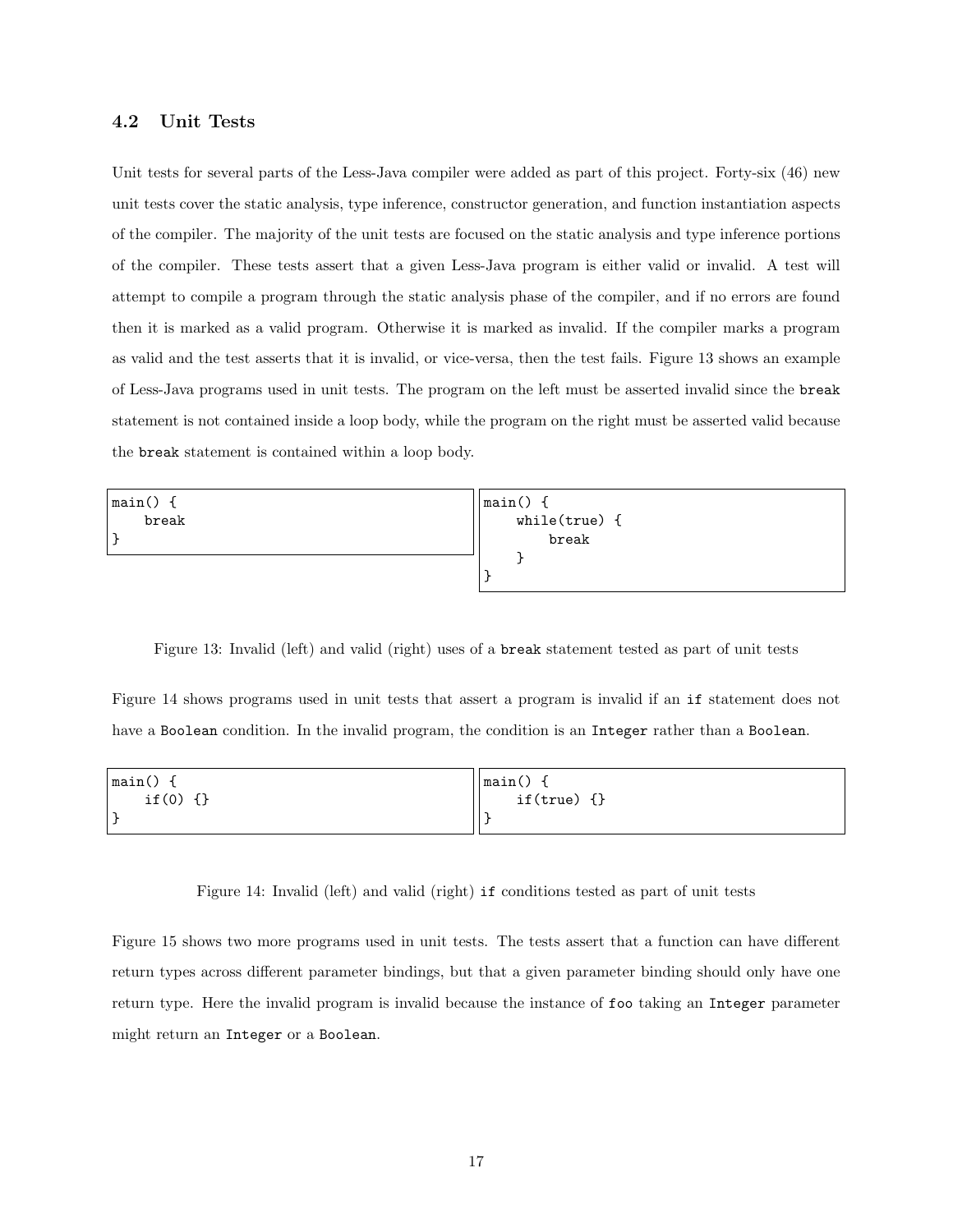```
foo(a) { }if(a == 0) {
        return true
    } else {
        return a
    }
}
main() {
    foo(true)
    foo(0)}
                                                  foo(a) {
                                                      return a
                                                  }
                                                  main() {
                                                      foo(true)
                                                      foo(0)}
```
<span id="page-18-2"></span>

#### <span id="page-18-0"></span>4.3 Static Analysis

Static analysis is the phase of compilation where the program is checked for correctness. This can be structural correctness or type correctness. An example of structural correctness is that break statements should only occur inside loop bodies. An example of type correctness is that if a variable's type is Integer, then it cannot be assigned a String value. Static analysis is implemented in this project using the visitor [\[10\]](#page-25-9) design pattern. The visitor visits each node of the compiled program's AST. At each node, various conditions are checked to ensure no rules are being broken. At a node representing a break statement, for example, the visitor checks that the node has a loop node as an ancestor. At a node representing a function call, the visitor checks that the call is to a known function. Figure [16](#page-18-3) shows the current output of the Less-Java compiler when run on the code in Figure [4](#page-11-1) from earlier, whereas before this work the errors were not reported until the generated Java code was compiled by the Java compiler.

```
Line 2: For loops can only run through integers
Line 4: Cannot apply operator ADD with non-numeric right expression type Boolean
Line 4: Cannot unify types Integer and Boolean
Line 4: Integer is not a boolean expression
Line 5: Cannot find function foo with 2 arguments
Line 8: Break statement must be inside a loop
```
<span id="page-18-3"></span>Figure 16: Output from compiling figure [4](#page-11-1)

#### <span id="page-18-1"></span>4.4 Object-Oriented Type Inference

This project successfully modifies the previous implementation of type inference in the Less-Java compiler to work with objects in addition to the primitive data types it already supported. Allowing type inference for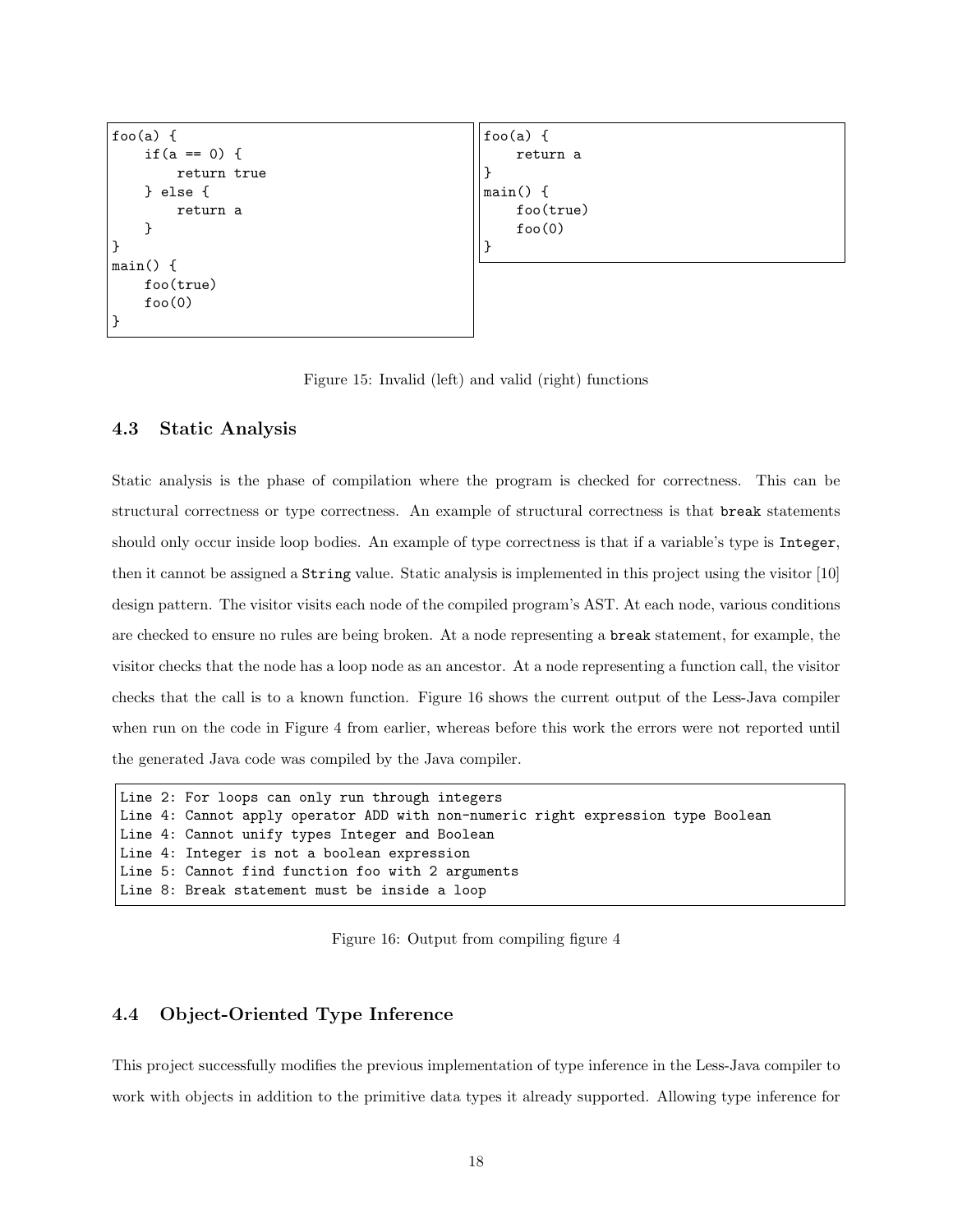objects is done by inspecting assignments to symbols. When a symbol is assigned a value of a given type, the type of the symbol is unified with the type of the value. In cases where the symbol and value are of primitive data types, the type of the symbol is unified with the type of the value in accordance with the original implementation. If the symbol and value are both objects, then the type of the symbol is unified with the type of the value by inspecting the class hierarchy. The unified type is the nearest common superclass of the types of the symbol and value. Consider again the program from Figure [6.](#page-12-1) Here Car and Bike both extend Vehicle. Because var is assigned values of type Car on line 21 and Bike on line 22, the type of var is inferred to be Vehicle, the nearest common superclass between Car and Bike. If there is no common superclass (this is possible because Less-Java does not have a rooted class hierarchy where all classes inherit implicitly from Object like in Java), then unification fails and a static analysis error is generated.

The original implementation of type inference was also changed to make use of data flow type information only, whereas before it also used requirement flow type information. Suppose in a Less-Java program, variables a and b are of type Integer. Now suppose the expression a || b is encountered. Using requirement flow type information here would attempt to unify the types of a and b with Boolean, since only Boolean types are compatible with the || operator. This would generate an error message that Integer and Boolean types cannot be unified, but this error message would not be very helpful to the programmer since the error message doesn't explain that the || operator requires Boolean operands. So instead of using requirement flow type information, type inference only uses data flow type information (information gathered by inspecting assignments). Errors such as using operands of incorrect types for a given operator are instead caught during static analysis, which allows for more specific and helpful error messages to be generated. In the previous example, the error message generated by static analysis explains that the Integer data type cannot be used with the  $||$  operator, which is a better explanation of the error.

#### <span id="page-19-0"></span>4.5 Constructor Generation

This project also addresses the issue where only a single constructor from a superclass wasbeing copied into the subclass. To fix this problem, the AST nodes representing Less-Java classes now maintain a set of all of the class's constructors rather than a single constructor as in the previous implementation. Then when a subclass is defined, the set of the superclass's constructors is iterated over and each constructor is copied down into the subclass.

The issue that caused a superclass's zero-parameter constructor to always be copied into the subclass is also fixed by this project. This project modified the code to only copy the superclass's constructor into the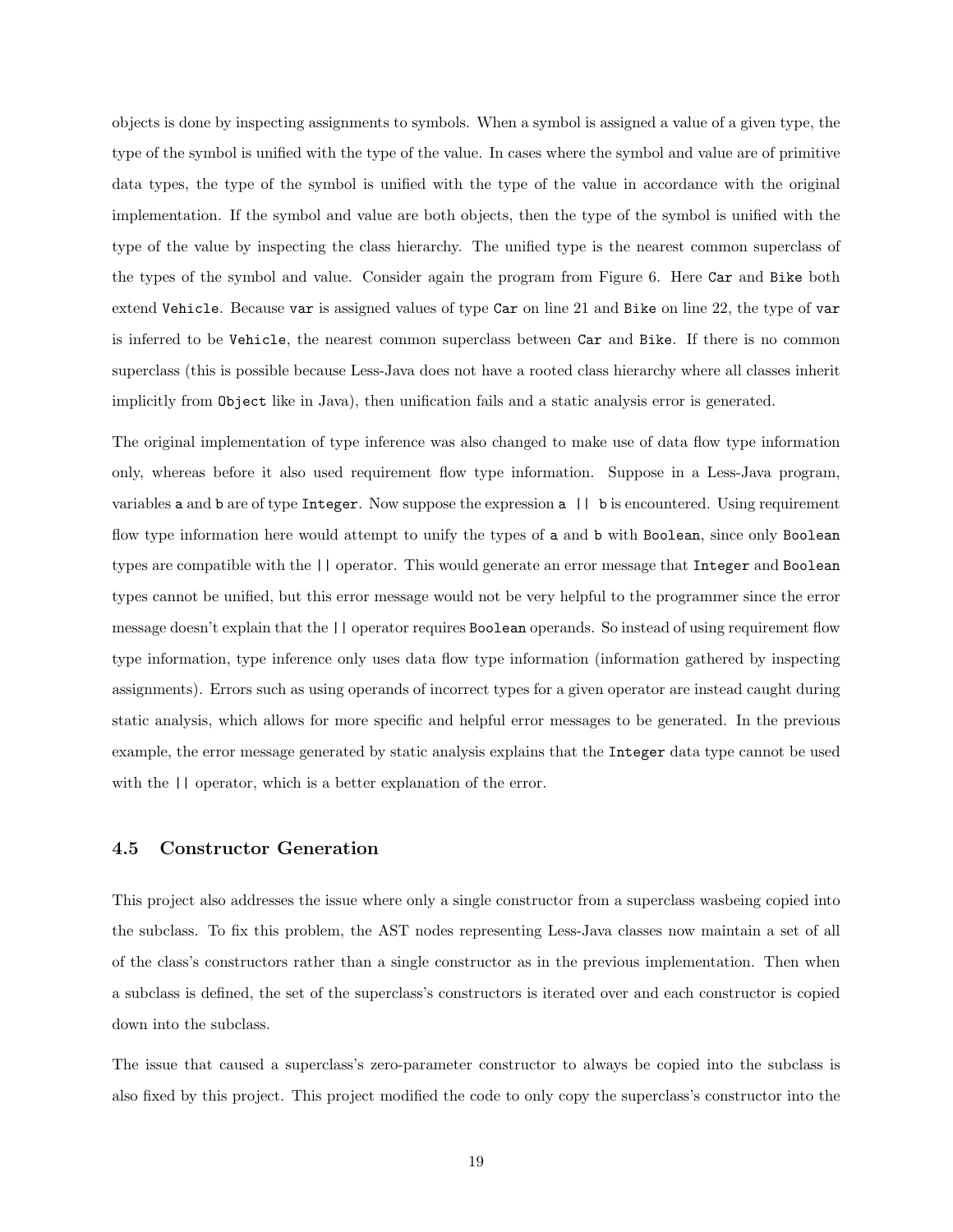```
1 Vehicle {
2 private numWheels = 0
3 Vehicle(numWheels) {
4 this.numWheels = numWheels
5 }
6 }
7
8 Bike extends Vehicle {
9 Bike() {
10 super(2)
11 }
12 }
13
14 main() {
15 car = Vehicle(4)
16 bike = Bike()
17 trike = Bike(3)
18 }
```
<span id="page-20-1"></span>Figure 17: Less-Java code demonstrating use of a superclass's constructor

subclass if the programmer hadn't already defined a constructor taking zero parameters.

Figure [17](#page-20-1) demonstrates a sample program that takes advantage of having a superclass's constructor copied into the subclass. The call to Bike(3) on line 17 shows a call to a constructor defined in Bike's superclass, Vehicle.

#### <span id="page-20-0"></span>4.6 Function Instantiation

One final issue addressed by this project is that variables in a function were restricted to always being of the same type across each parameter binding of the function. The issue was caused because each AST node representing a binding of a function contained a reference to the same AST node representing the function's body. This made it so that each binding had identical implementations, including the types of variables.

This project addresses the issue by duplicating the AST node representing the function's body so that each binding can reference its own function body. This allows the types of symbols within each instance of the function to change independent of the types in other bindings of the same function. The function's body is duplicated using the visitor design pattern. The original function body is visited, building a stack of statements and a stack of expressions. When a node representing a new statement is visited, a node representing its copy is added to the top of the statements stack. After completing a visit to a statement node, the statement on top of the statements stack is popped off of the stack, populated with expressions from the top of the expressions stack (such as the condition for an if statement) and added to the copy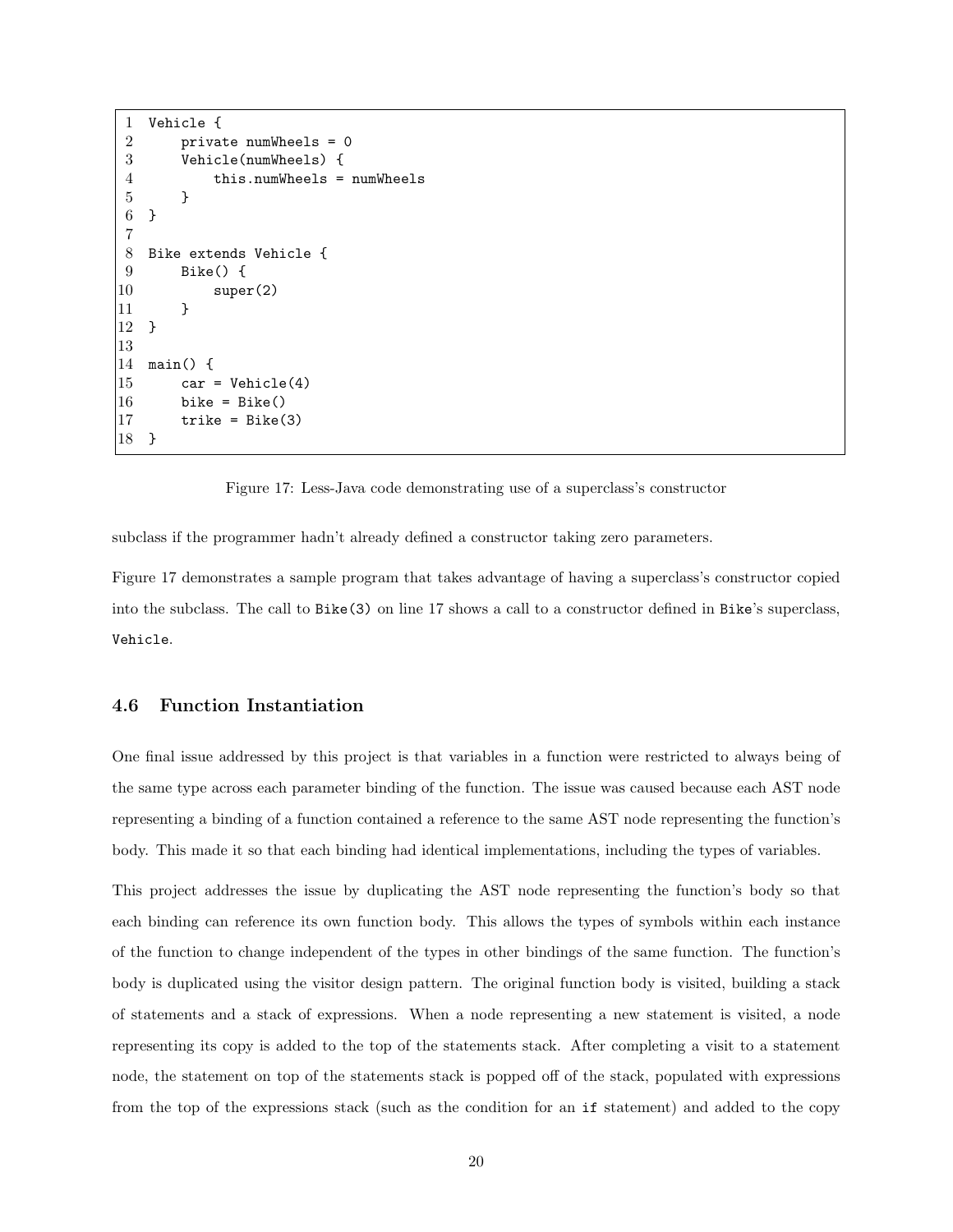

<span id="page-21-0"></span>Figure 18: The correct AST for a function with multiple bindings as in Figure [8](#page-15-0)

of the function's implementation. When a new expression is visited, a copy of the expression is generated by popping expressions off of the top of the stack if needed (for example the left and right subexpressions if the expression being copied is a binary expression). This new expression is then pushed onto the stack. Duplicating an expression does not copy type information over to the copy, which ensures that types of expressions and symbols between copies are independent.

The end result of this duplication process is that a new function body is created that is identical to the original in every way except for type information. This allows the types of expressions in the duplicate to be changed without having side effects on the original implementation. The AST generated by the current implementation when compiling the code example from Figure [8](#page-15-0) is illustrated in Figure [18.](#page-21-0) The ASTFunction nodes reference identical but independent implementations of the successor function, allowing the type of succ to be different in the two implementations.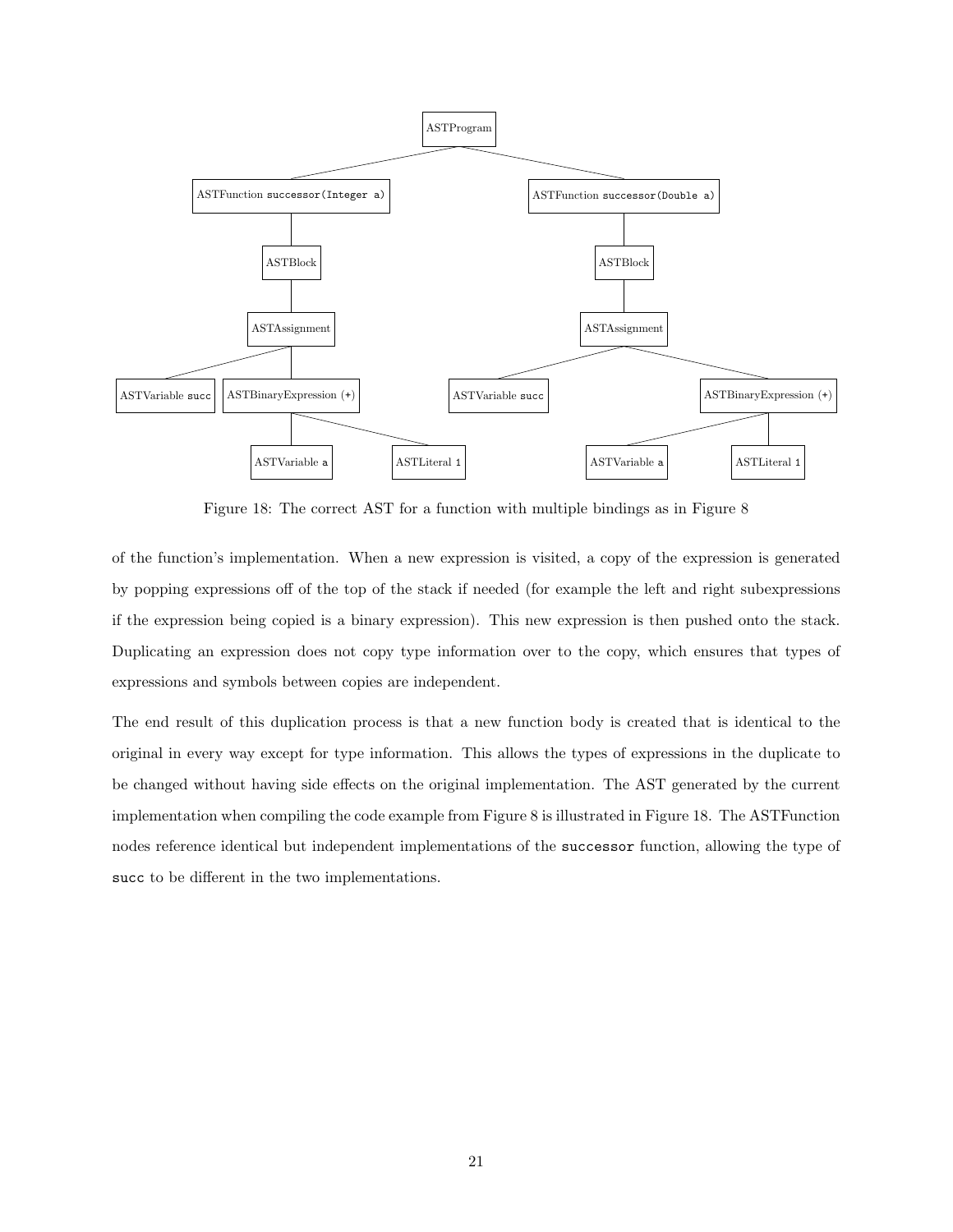### <span id="page-22-0"></span>5 Future Work

The Less-Java language and compiler are now much closer to a finished product as a result of this work. However, there are still several improvements to be made in future work.

One useful addition to the language would be to add file I/O capabilities. Currently the language is only capable of reading from and writing to standard output. File I/O is included in many introductory programming courses, so it is currently a notable exclusion from the Less-Java language. An ideal implementation would have safe ways of reading and writing files, but this would likely require some sort of exceptional control flow.

Adding basic exceptional control flow to Less-Java is itself another potential area for work in the future. The only way to achieve some form of exceptional control flow in Less-Java currently is through special return values, but this is limiting to the programmer because it removes a value from the possible outputs of a function. As an example demonstrating why this is not a good method of exceptional control flow, consider a function that finds and returns the key associated with some value in a map. If the function is called with a value that does not exist in the map, then the function should fail. Currently, the only way to indicate that the function failed is to have it return a special value, say "FAILED", and have the caller check for this return value. But then there's the possibility that "FAILED" actually was the key to the specified value. So instead of just checking whether the function returned "FAILED", the programmer would also have to check that "FAILED" doesn't map to the specified value. This would be much cleaner with some actual form of exceptional control flow such as the try/catch mechanism provided by Java.

Another improvement for Less-Java would be to have runtime errors reference lines in the Less-Java file, rather than lines in the Java file that the compiler produces. For example, if a number is divided by zero the Java runtime throws an exception and the program crashes, printing the exception to the screen. This exception references the line number where the division by zero occurred, but this line number does not correlate to the line in the Less-Java file. This can cause frustration when debugging a Less-Java program, because it requires looking into the generated Java code, finding the Less-Java code that corresponds to the Java code, and then fixing the issue. This process would be much simpler if the runtime could be made to reference the Less-Java code rather than the Java code.

Less-Java's ultimate goal is to be a better introductory programming languages than other commonly taught programming languages. However, this claim remains untested. Once the language and compiler have been more thoroughly refined, an empirical study should be conducted to test whether or not Less-Java is actually a more effective introductory programming language than other popular languages like Java.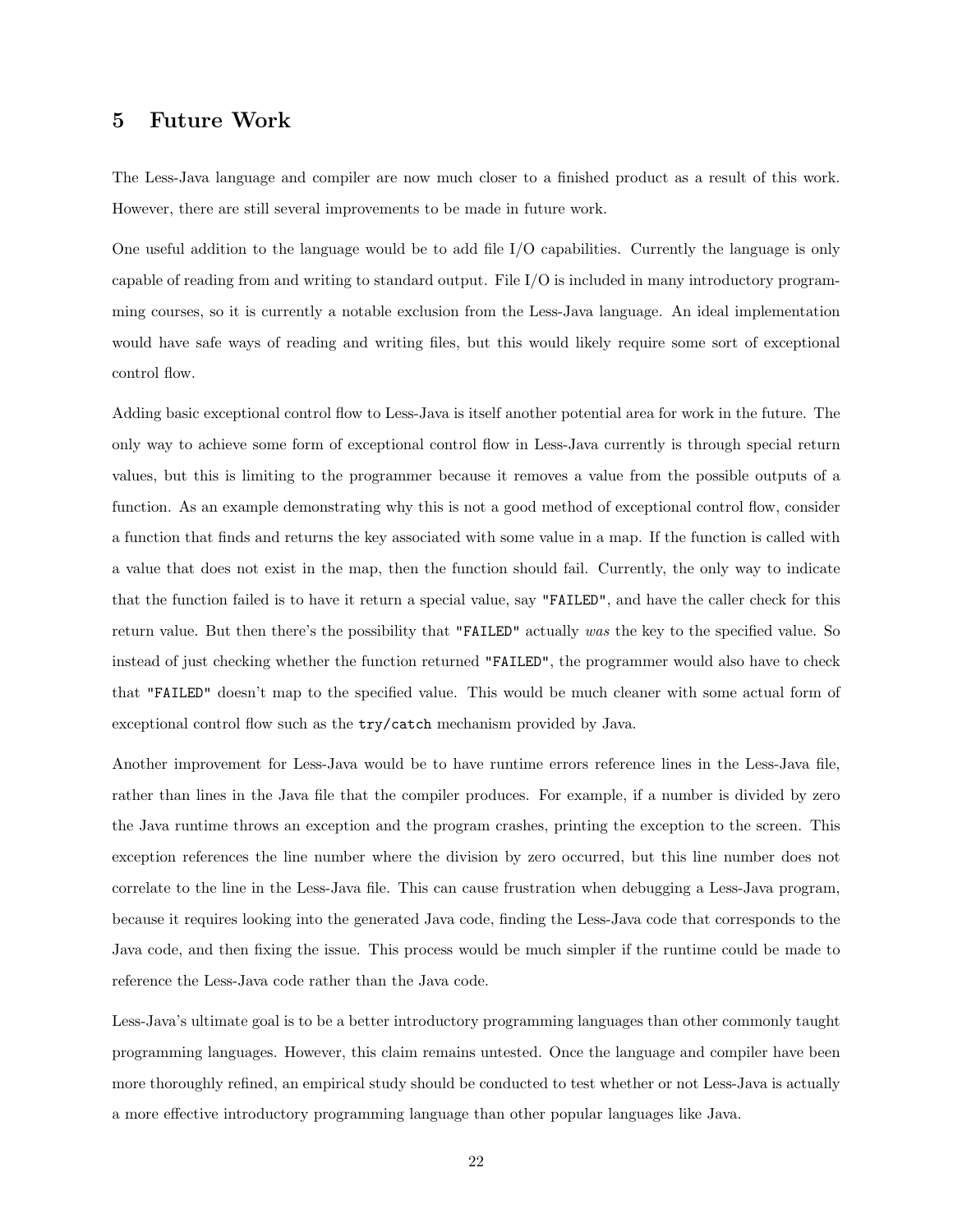### <span id="page-23-0"></span>6 Conclusion

Prior to this project, the Less-Java compiler had several major flaws. There was no formal type system available for the language, the compiler had no unit test coverage, Less-Java programs were not inspected for type errors, type inference with respect to objects was not working properly, constructors in subclasses were not being generated properly, and variables within functions were restricted to having the same type across different parameter bindings. This project has addressed all of these issues. Additionally, this is the first instance of type inference being used in an object-oriented language with strong static typing that the author is aware of.

The source code for the Less-Java compiler (including all improvements contributed in this project) is available at <https://www.github.com/JMU-CS/less-java>.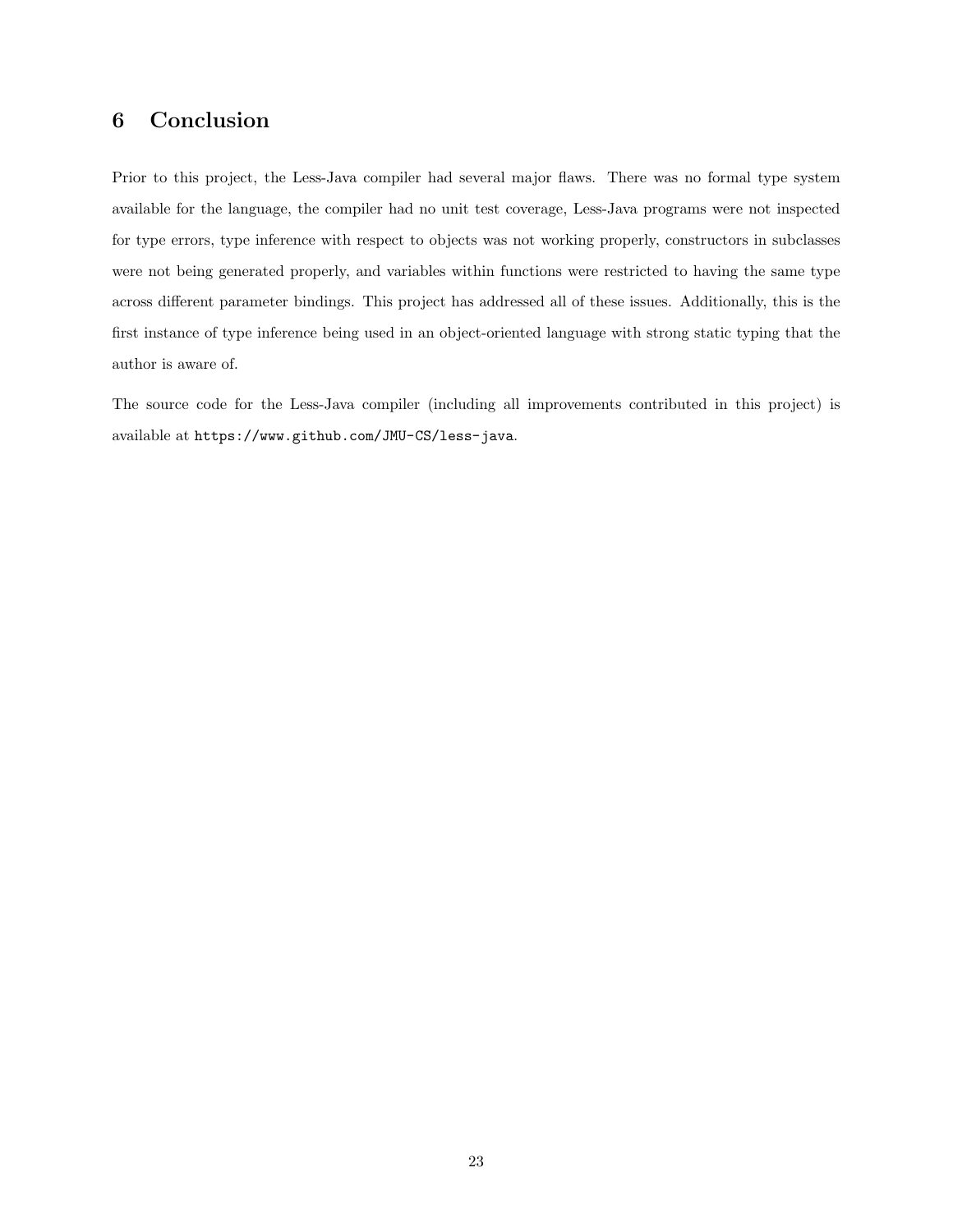## <span id="page-24-0"></span>A Less-Java Type Rules

## <span id="page-24-1"></span>A.1 Expressions

|                                                                                                                                                                                                                 | $\begin{array}{ccc}\n\text{That} & \text{TDouble} \\ \hline\n\text{+ INT}: int & \text{TDouble}\n\end{array}\n\quad\n\begin{array}{ccc}\n\text{TDouble} & \text{TBool} \\ \hline\n\text{+ B00L}: \text{bool} & \text{TStr}\n\end{array}\n\quad\n\begin{array}{ccc}\n\text{TStr}\n\end{array}\n\quad\n\begin{array}{ccc}\n\text{TStr}\n\end{array}\n\quad\n\begin{array}{ccc}\n\text{+ STR}: \text{string}\n\end{array}$ |              |  |
|-----------------------------------------------------------------------------------------------------------------------------------------------------------------------------------------------------------------|-------------------------------------------------------------------------------------------------------------------------------------------------------------------------------------------------------------------------------------------------------------------------------------------------------------------------------------------------------------------------------------------------------------------------|--------------|--|
| TList $\frac{\Gamma \vdash e_1 : \tau \quad \Gamma \vdash e_2 : \tau \quad  \quad \Gamma \vdash e_n : \tau}{\Gamma \vdash \{\Gamma \vdash e_1, e_2, , e_n \cdot \} \cdot \text{List}(\tau)}$ (Similar for TSet) |                                                                                                                                                                                                                                                                                                                                                                                                                         |              |  |
|                                                                                                                                                                                                                 | TMap $\frac{\Gamma \vdash k_1 : \tau_k \qquad \Gamma \vdash k_2 : \tau_k \qquad \dots \qquad \Gamma \vdash k_n : \tau_k \qquad \Gamma \vdash v_1 : \tau_v \qquad \Gamma \vdash v_2 : \tau_v \qquad \dots \qquad \Gamma \vdash v_n : \tau_v}{\Gamma \vdash \text{ 'c' } k_1 : v_1, k_2 : v_2, \dots, k_n : v_n \text{ '>'} : Map(\tau_k, \tau_v)}$                                                                       |              |  |
|                                                                                                                                                                                                                 | TMapAccess $\frac{\text{ID}: \text{Map}(\tau_k \to \tau_v) \in \Gamma \quad \Gamma \vdash e : \tau_k}{\Gamma \vdash \text{ID} \cdot \lceil' e \cdot \rceil' : \tau_v}$ TListAccess $\frac{\text{ID}: \text{List}(\tau) \in \Gamma \quad \Gamma \vdash e : \text{int}}{\Gamma \vdash \text{ID} \cdot \lceil' e \cdot \rceil' : \tau}$                                                                                    |              |  |
| TSubExpr $\frac{\Gamma \vdash e : \tau}{\Gamma \vdash {\{(\cdot \rho : \cdot) \cdot \cdot \tau\}}}$ TVar $\frac{\text{ID} : \tau \in \Gamma}{\Gamma \vdash \text{ID} : \tau}$                                   |                                                                                                                                                                                                                                                                                                                                                                                                                         |              |  |
| TMember $\frac{\text{ID}_o : \tau_o \in \Gamma \quad \tau_o \leq \{\text{ID}_m : \tau\}}{\Gamma \vdash \text{ID}_o \cdot \text{ID}_m : \tau}$                                                                   |                                                                                                                                                                                                                                                                                                                                                                                                                         |              |  |
|                                                                                                                                                                                                                 | TIIAdd $\frac{\Gamma \vdash e_1 : \text{int} \quad \Gamma \vdash e_2 : \text{int}}{\Gamma \vdash e_1 : \text{f} \cdot e_2 : \text{int}}$ (Similar for TIIMul (*), TIISub (-), TIIDiv (/), and TMod (%))                                                                                                                                                                                                                 |              |  |
|                                                                                                                                                                                                                 | TIDAdd $\frac{\Gamma \vdash e_1 : \textbf{int} \quad \Gamma \vdash e_2 : \textbf{double}}{\Gamma \vdash e_1' * f \vdash e_2 : \textbf{double}}$ (Similar for TIDMul (*), TIDSub (-), TIDDiv (/), TDIAdd<br>$(+)$ , TDIMul $(*)$ , TDISub $(-)$ , and TDIDiv $(7)$                                                                                                                                                       |              |  |
| $TEq \frac{\Gamma \vdash e_1 : \tau_1 \quad \Gamma \vdash e_2 : \tau_2}{\Gamma \vdash e_1 \stackrel{\cdot}{\cdot} = \cdot e_2 : \mathbf{bool}}$ (Similar for TNEq(!=))                                          |                                                                                                                                                                                                                                                                                                                                                                                                                         |              |  |
|                                                                                                                                                                                                                 | TFuncCall $\frac{\text{ID}: (\tau_1, \tau_2, , \tau_n) \to \tau \in \Gamma \quad \Gamma \vdash e_1 : \tau_1 \quad \Gamma \vdash e_2 : \tau_2 \quad  \quad \Gamma \vdash e_n : \tau_n}{\Gamma \vdash \text{ID} \cdot (\text{`} \ e_1, e_2, , e_n \cdot \text{`}) \cdot \tau}$ (Similar for                                                                                                                               | TMethodCall) |  |

### <span id="page-24-2"></span>A.2 Statements

$$
\begin{array}{ll}\n\text{Tr}\frac{\Gamma \vdash e:\textbf{bool} \quad \Gamma \vdash b}{\Gamma \vdash \text{`if(' } e \text{ ')}' \text{ } b} & \text{TifElse} \frac{\Gamma \vdash e:\textbf{bool} \quad \Gamma \vdash b_1 \quad \Gamma \vdash b_2}{\Gamma \vdash \text{`if(' } e \text{ ')}' \text{ } b_1 \text{ 'else' } b_2}\n\end{array}
$$
\n
$$
\text{TVhile}\frac{\Gamma \vdash e:\textbf{bool} \quad \Gamma \vdash b}{\Gamma \vdash \text{`while(' } e \text{ '})' \text{ } b} \quad \text{Tror}\frac{\text{ID}:\text{int} \in \Gamma \quad \Gamma \vdash e_1:\text{int} \quad \Gamma \vdash e_2:\text{int} \quad \Gamma \vdash b}{\Gamma \vdash \text{`for(' }ID': 'e_1 \text{ '->'} e_2 \text{ '})' \text{ } b}\n\end{array}
$$